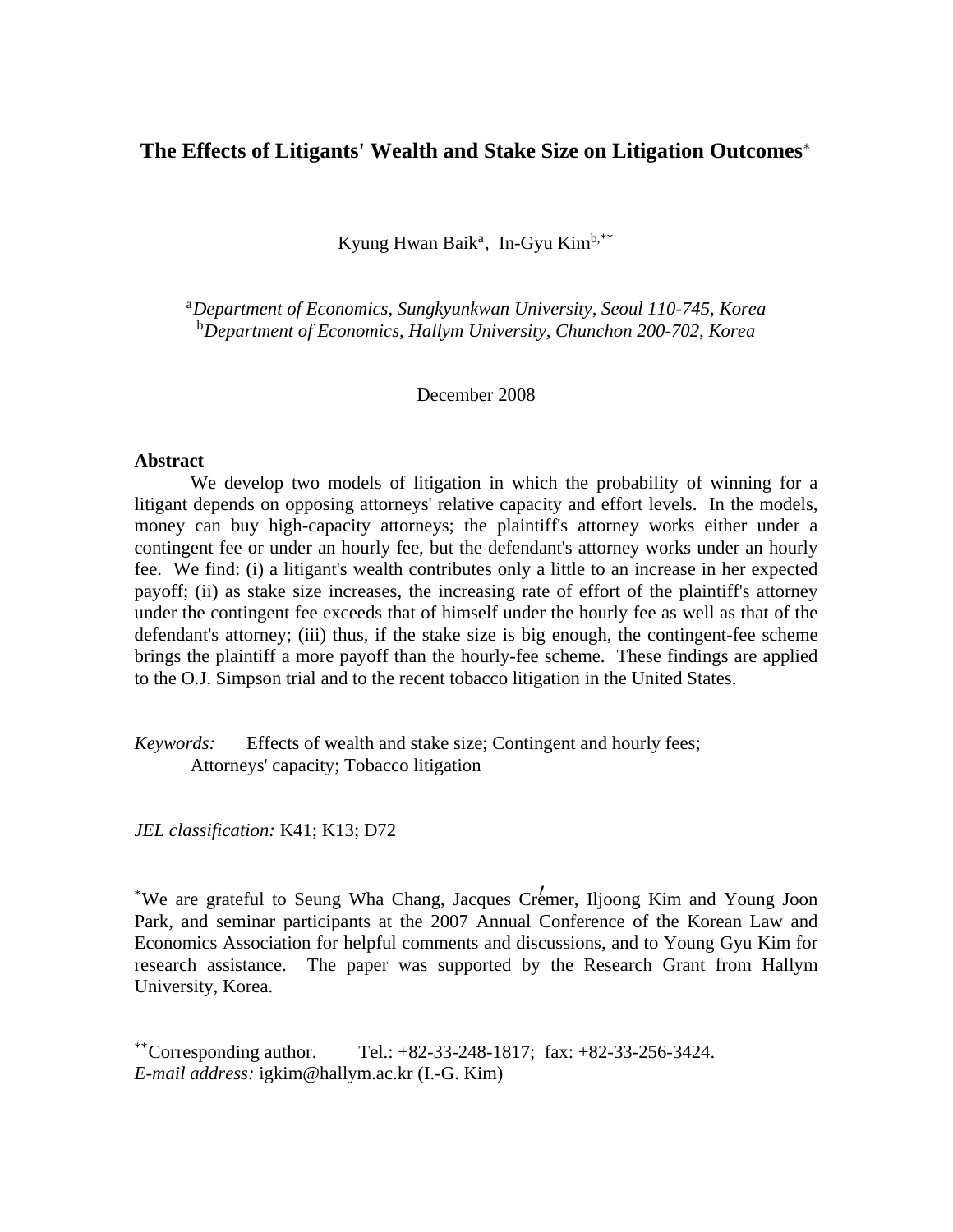# **1. Introduction**

 Does money buy justice in the United States justice system? The O.J. Simpson trial, often characterized as being the "Trial of the Century," may shed light on this question.<sup>1</sup> When it comes to criminal justice, the answer to the question is probably yes. Simpson's army of able attorneys, called the "Dream Team" in the media, made the criminal jury was unable to find beyond a reasonable doubt that he committed murder in the first degree. By contrast, it doesn't seem that the rich can buy civil justice. Simpson's legal team failed to stop the plaintiff's attorneys from convincing the civil jury by the preponderance of evidence that he was liable for the wrongful death of his former wife and her friend.

 Why is there such discrepancy between the criminal and civil justice, as shown in the Simpson case? An obvious explanation for the discrepancy is due to the difference in the level of the burden of proof between criminal and civil cases. To prove allegations in criminal cases, the highest level of the burden of proof is required, called "proof beyond a reasonable doubt." In contrast, civil cases require the lowest level, called "by the preponderance of the evidence," which merely requires that the matter asserted seem more likely true than not. Thus, in February 1997, the civil jury could find Simpson liable for the wrongful death, whereas not guilty in the criminal court in October 1995.

 This paper seeks another explanation for the discrepancy: in civil cases, stake size matters. In order to prevail in a civil case, it is important for a litigant to hire high-capacity attorneys. This is especially true in the adversarial system of litigation in the United States.<sup>2</sup> We argue that the bigger the stake size of the case, the greater the capacity of a plaintiff's attorney under a contingent-fee arrangement, though the plaintiff is poor. For instance, Simpson, the defendant in the civil court, was ordered to pay \$33,500,000 in damages. Expectations of such damages could attract able attorneys to the plaintiff's side. This means that the advantage of high-capacity attorneys is not necessarily with a wealthy defendant if stake size is big enough.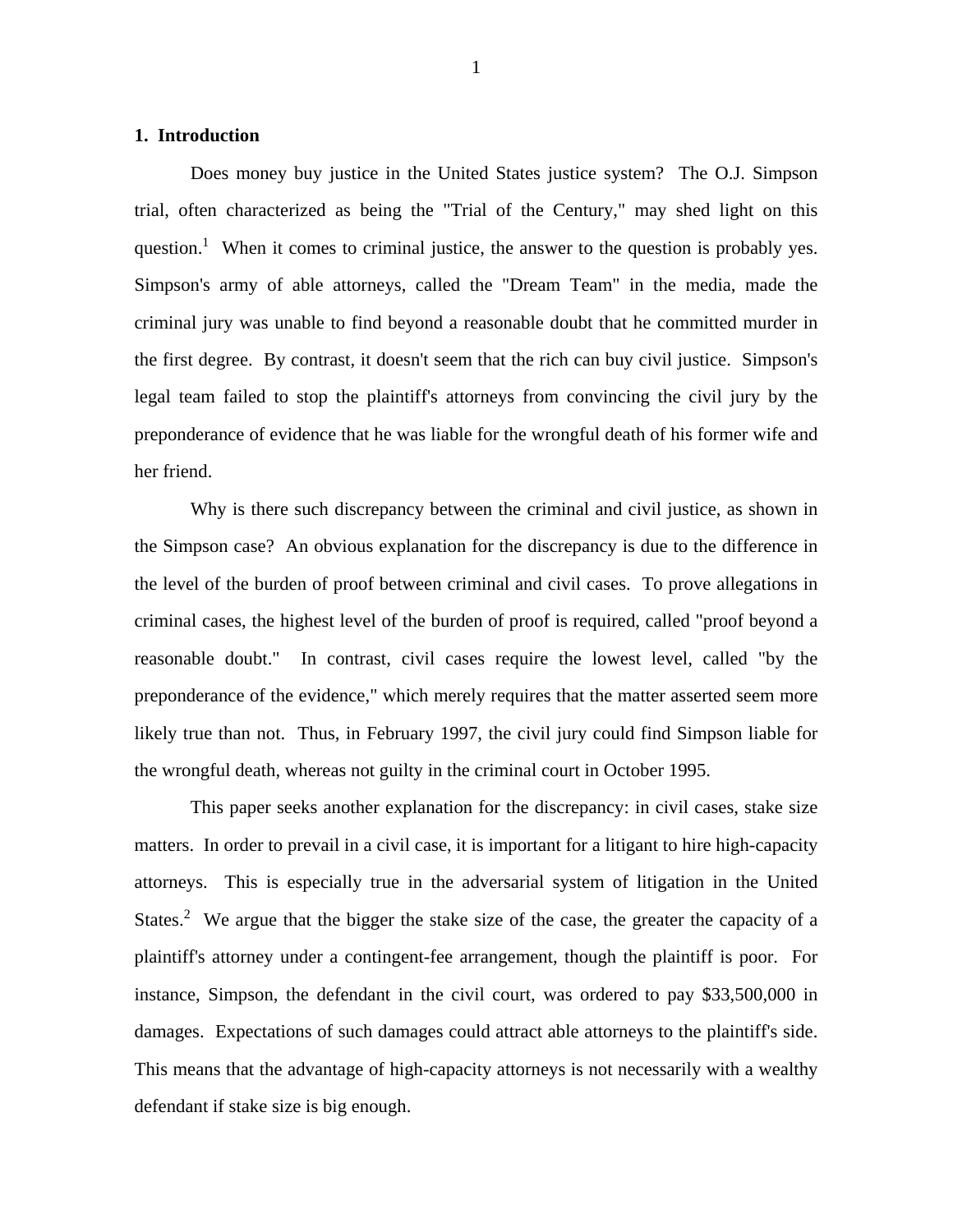To investigate the effects of wealth and stake size on civil litigants and their attorneys, we develop two contest models in which the probability of winning for a litigant depends on opposing attorneys' relative capacity and effort levels.<sup>3</sup> In the models, a litigant with more wealth has better access to the pool of high-capacity attorneys than her opponent with less wealth. $\frac{4}{7}$  (Throughout the paper, we use "she" to refer to a litigant, and "he" to refer to an attorney.) We use logit-form probability-of-winning functions; thus, a litigant with a better attorney and higher effort is not guaranteed victory, but rather has a greater likelihood of victory.

We first consider a model – called the contingent-fee model – in which the plaintiff retains her attorney on a contingent-fee basis and the defendant does on an hourlyfee basis.<sup>5</sup> For simplicity, we assume complete information and risk neutrality for litigants and attorneys. To be more precise, our two-stage game runs as follows. In the first stage, each litigant hires her attorney, writing a contract with him. Specifically, litigant 1 writes a contract with attorney 1, which specifies attorney 1's contingent-fee fraction. Litigant 2 writes a contract with attorney 2, which specifies attorney 2's hourly-fee rate. Then, the litigants simultaneously announce their attorneys' capacity and their contracts. In the second stage, the attorneys exert their effort simultaneously and independently to win the case. The plaintiff's attorney under the contingent fee chooses his own effort level, while the defendant with the hourly fee calculates the effort level and has her attorney implement it. Unlike the plaintiff, therefore, the defendant may have to incur some monitoring costs. At the end of the second stage, the winner is determined, and each litigant pays compensation to her attorney according to the contracts written in the first stage.

We next consider another model – called the hourly-fee model – in which the plaintiff as well as the defendant adopts the hourly fee. We compare the equilibrium outcomes of the hourly-fee model with those of the contingent-fee model. We prove that, in the two models, litigants hire the best of the available attorneys they can afford.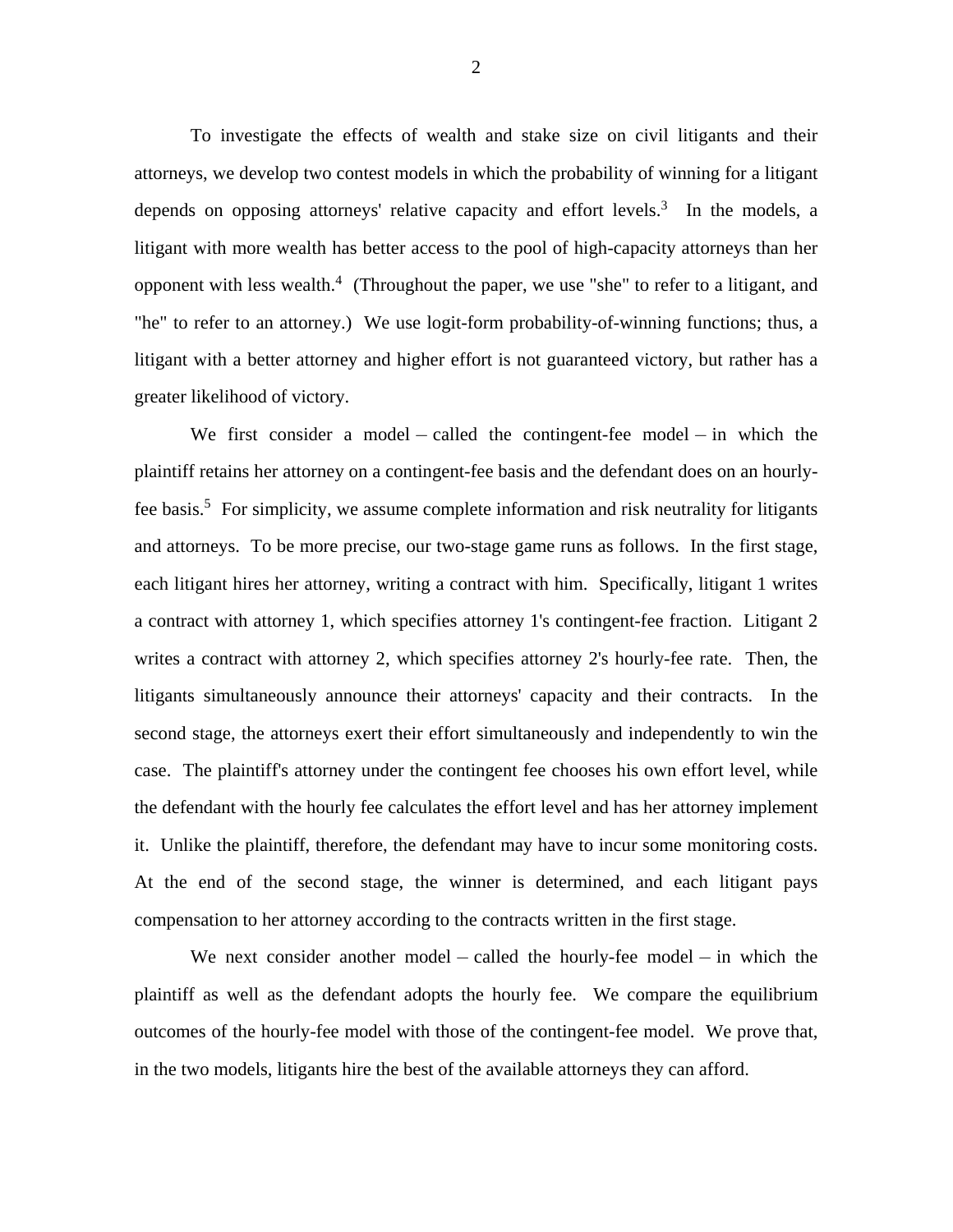Both models find that wealth effects on the litigants' expected payoffs are small. This finding seems to be counterintuitive because a wealthier litigant can hire a better attorney so that she can increase her probability of winning and expected payoff. We can explain this, using her strategic and payoff-maximizing behavior. It is true that the wealthier the litigant, the greater her probability of winning with the better attorney. But hiring the better attorney increases her litigation costs because of a higher hourly-fee rate which is increasing in his capacity. Moreover, it could make her opponent aggressive, which in turn lowers her expected payoff. Recognizing such costs and strategic interactions, when the wealthy litigant hires a high-capacity attorney, she makes him less aggressive by asking him to work less. We thus find that the wealth effects on the litigants' expected payoffs are not so great.<sup>6</sup>

 Next, we vary stake size. Assuming that an increase in the stake size enhances a litigant's financial ability to hire a better attorney, we show that as the stake size increases, a contingent-fee scheme makes an attorney exert more effort than an hourly-fee scheme. This is because, by choosing the contingent fee, a litigant motivates her attorney more strongly to win her case. Thus, if an attorney's initial effort level under the contingent fee is lower than that under the hourly fee, then a reversal of the effort levels occurs as the stake size increases. This provides a theoretical foundation for Kritzer (1990) who conjectures such a reversal empirically, using hypothetical cases.

 As we adopt logit-form probability-of-winning functions, the reversal of the effort levels leads to a reversal of a litigant's expected payoffs. Specifically, if a litigant's initial payoff with the contingent fee is less than that with the hourly fee, then a reversal of the payoffs occurs when the stake size increases. This throws light on the recent tobacco litigation in the United States (see Sloan, Trogdon and Mathews, 2005). Since private attorneys earned a huge amount of money in the litigation, the state governments  $-$  though able to afford salaried attorneys for the litigation  $-$  were blamed for hiring them with the contingent fee. The reversal of the payoffs in our analysis implies, however, that the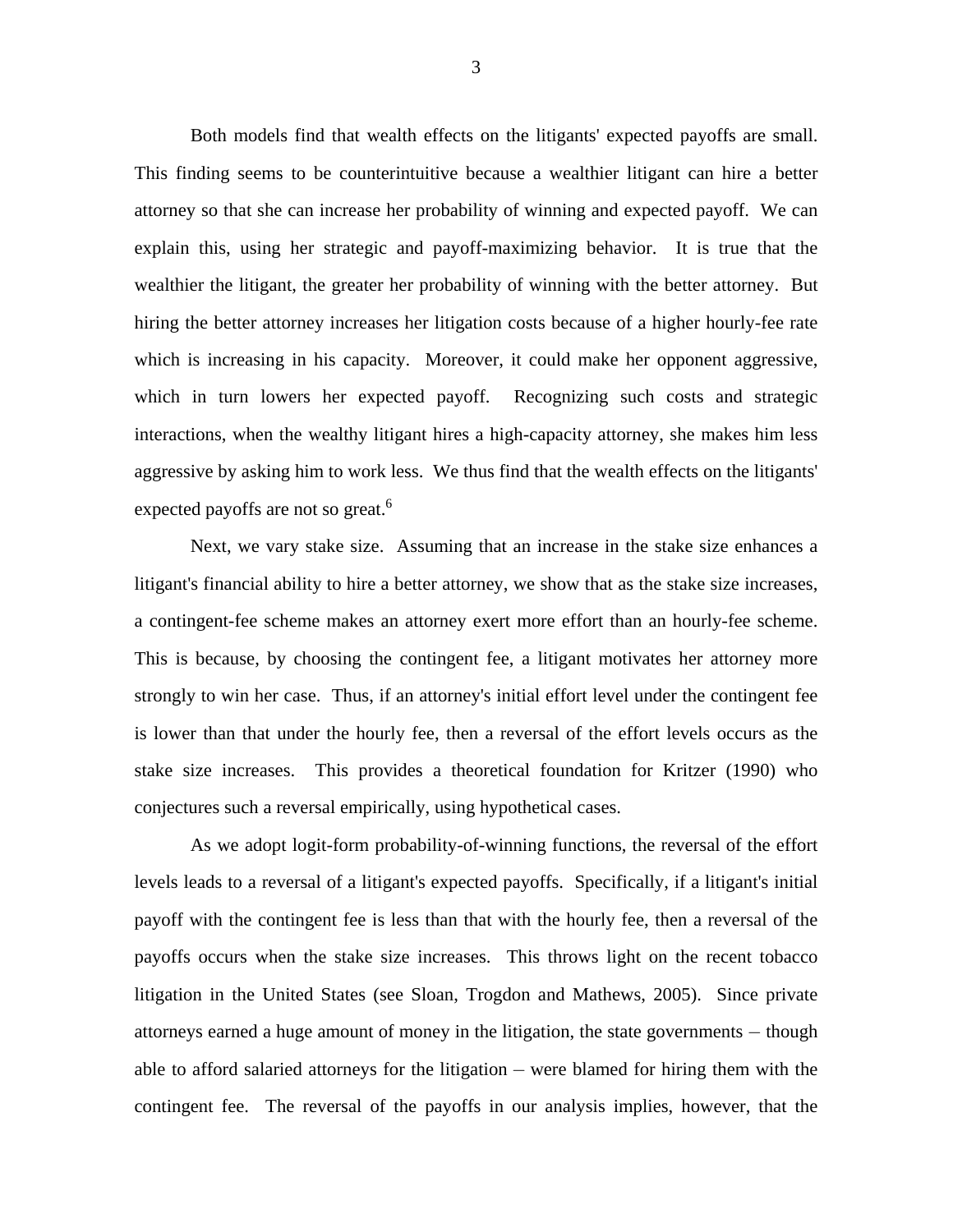governments' choice of the contingent fee should not be blamed if the public wanted the governments to maximize expected payoffs.

 Before proceeding, we should note the relationship between this paper and the litigation literature on the advantage of the "haves" (the rich in our context). In his seminal work, Galanter (1974) proposes that the haves achieve more favorable outcomes in litigation. The haves in his paper, e.g. insurance companies, are financially and organizationally stronger parties, compared to the have-nots. The haves are repeat litigants in litigation, whereas the have-nots are one-shotters. Due to such merits, the haves tend to prevail in litigation, which is empirically supported by a number of scholars (see, e.g. Wheeler, Cartwright, Kagan and Friedman, 1987; Songer, Sheehan and Haire, 1999). We prove that, in accordance with Galanter's proposition, a wealthy litigant can maintain the advantage in terms of expected payoffs. Our numerical examples show, however, that the advantage is not so great. We conjecture that if our model could consider the issue of repeat litigants, the level of the advantage would become greater.

 The paper proceeds as follows. Section 2 develops the contingent-fee model in which the plaintiff's attorney works under a contingent fee and the defendant's attorney works under an hourly fee. In Section 3, we consider the hourly-fee model in which both attorneys work under the hourly fee. Varying stake size, Section 4 compares the equilibrium outcomes from the two models. Section 5 offers our concluding remarks.

### **2. The contingent-fee model**

 Consider a tort litigation in which a plaintiff seeks compensation for damages from a defendant. If the plaintiff wins the lawsuit, she receives V from the defendant. On the other hand, if the plaintiff loses it  $-$  that is, if the defendant wins it  $-$  she receives nothing from the defendant. The litigants bear their own litigation costs, regardless of the outcome of the lawsuit.<sup>7</sup> We model this litigation as a contest in which the two litigants compete to win a prize of *V*.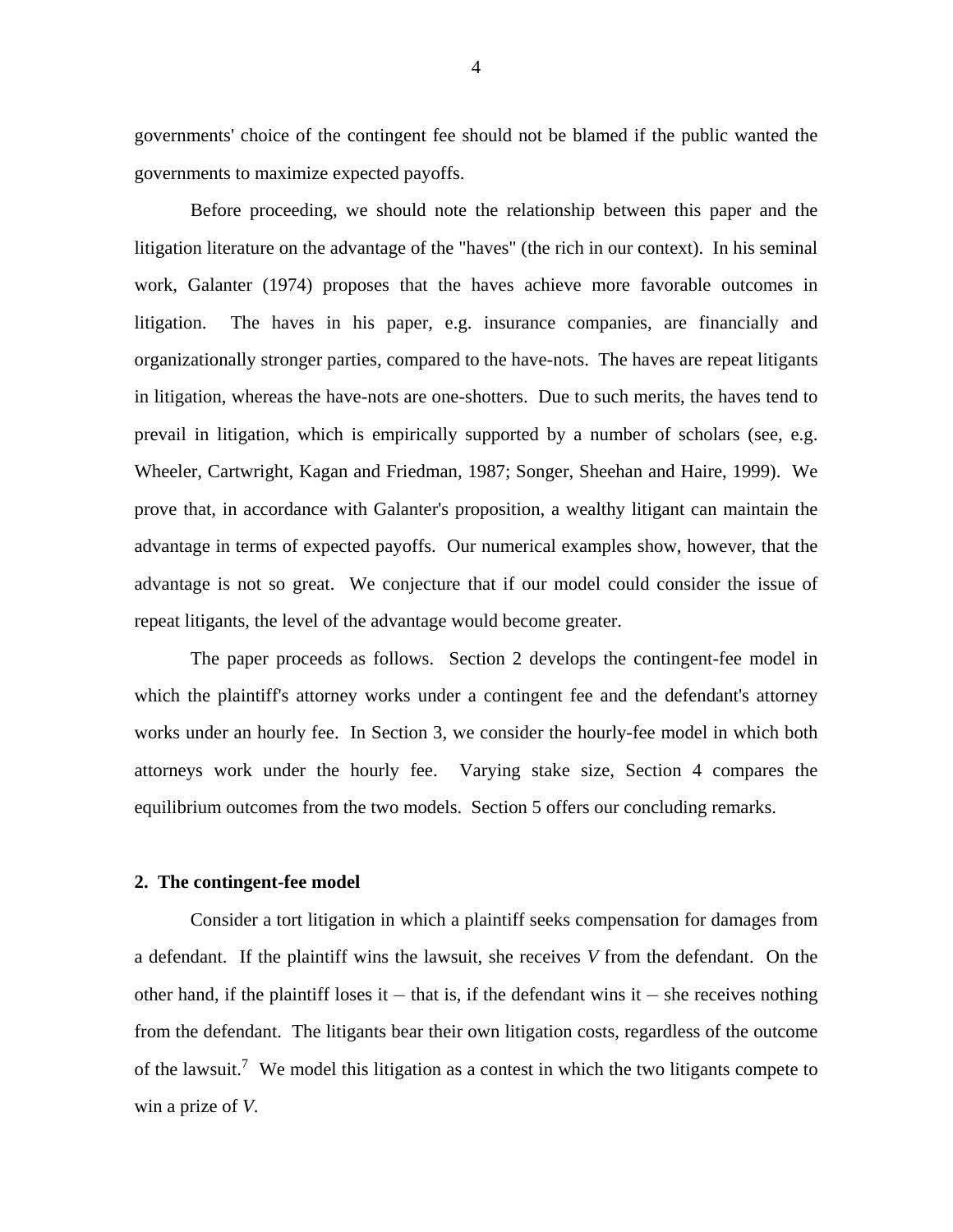The litigants each hire an attorney who exerts effort on her behalf. Let us call the plaintiff litigant 1, and the defendant litigant 2. The attorney hired by litigant 1 is called attorney 1, and the attorney hired by litigant 2 is called attorney 2. Reflecting typical compensation structures for tort cases in the United States, we assume in this section that attorney 1 is hired on a contingent-fee basis  $-$  so comes the title of the section  $-$  but attorney 2 is hired on an hourly-fee basis. More specifically, attorney 1 is paid a fee that is set as a fixed percentage of V if litigant 1 wins the lawsuit, and nothing if she loses it. On the other hand, attorney 2 is paid a fee which depends on his capacity and effort level, regardless of the outcome of the lawsuit.

Let  $x_i$  represent the effort level expended by attorney i,  $i = 1, 2$ . Effort levels are nonnegative and are measured in temporal units. Let  $p_i$  be the probability that attorney *i* (or litigant *i*) wins. Then we have  $p_2 = 1 - p_1$ . The litigation success function for attorney 1 is given by

$$
p_1 = \sigma_1 x_1 / (\sigma_1 x_1 + \sigma_2 x_2) \qquad \text{for } x_1 + x_2 > 0
$$
 (1)  
for  $x_1 + x_2 = 0$ ,

where  $\sigma_i$  indicates attorney *i*'s capacity (or ability) for the litigation. Function (1) implies two things.<sup>8</sup> First, the litigants have the same degree of fault (or presumption) regarding the case: if  $x_1 = x_2$  and  $\sigma_1 = \sigma_2$ , then attorney 1's probability of winning equals one half. Second,  $\sigma_i > \sigma_j$  implies that attorney *i* has more capacity than attorney *j*: if  $x_1 = x_2$ , then attorney 's probability of winning is greater *i* than one half. (Throughout the paper, when we use *i* and *j* at the same time, we mean that  $i \neq j$ .) The attorneys' litigation success functions have the property that, given attorney j's positive effort level, attorney i's probability of winning is increasing in his effort level at a decreasing rate. They have also the property that, given his positive effort level, attorney 's probability of winning is *i* decreasing in attorney *j*'s effort level at a decreasing rate.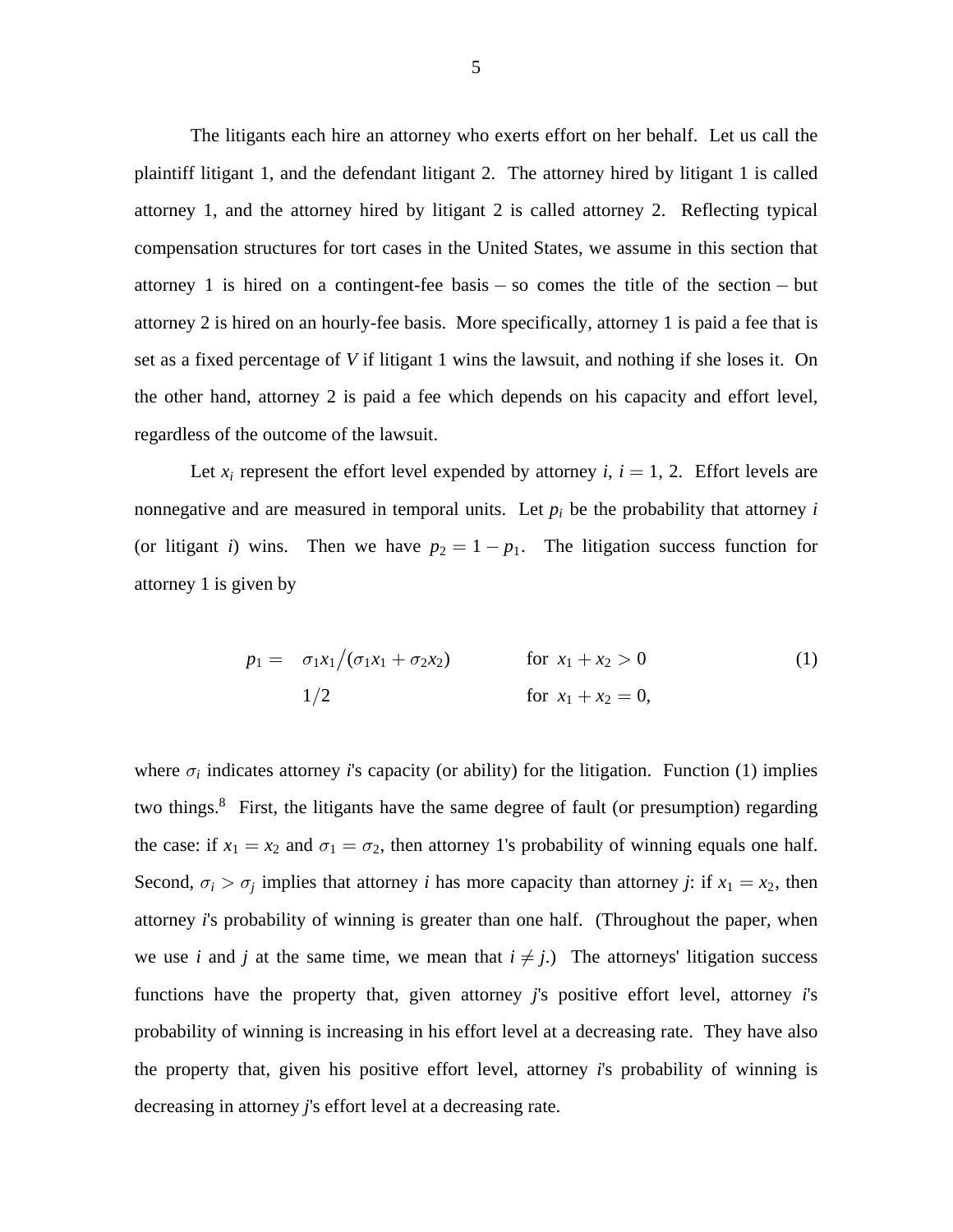For each capacity level, there exist at least two attorneys of the capacity. The litigants know which attorney has what capacity. Litigant *i* hires an attorney whose capacity lies in the real interval  $[1, \overline{\sigma}_i]$ , where  $\overline{\sigma}_i > 1$ . That is,  $\sigma_i \in [1, \overline{\sigma}_i]$ . We assume that the upper bound of the interval,  $\overline{\sigma}_i$ , is determined by litigant *i*'s financial ability: the richer litigant *i*, the greater the upper bound.

Attorney 1's contingent fee is  $\beta_1 V$ , where  $0 < \beta_1 < 1$ . The parameter  $\beta_1$  is determined by the contract between litigant 1 and attorney 1. Attorney 2's hourly-fee rate is assumed to equal his capacity,  $\sigma_2$ . Litigant 1 does not monitor attorney 1's effort level. This is because the fee is paid only if she wins the lawsuit. But litigant 2 may have to incur some monitoring costs in order to deal with attorney 2's possible moral hazard. We assume that, if litigant 2 asks attorney 2 to expend an effort level of  $x_2$ , then she must expend a monitoring cost of  $\delta x_2$ , where  $\delta > 0$ . We assume that  $\delta$  is exogenously given and publicly known. Note that, if litigant 2 asks attorney 2 to expend more effort, then she must incur more monitoring costs. Thus, if litigant 2 asks attorney 2 to expend an effort level of  $x_2$ , then she must expend a total amount of  $(\sigma_2 + \delta)x_2$ .

 We assume that attorneys and the litigants are risk-neutral, and try to maximize their expected payoffs. Let  $\pi_i$  represent the expected payoff for attorney *i*, and  $\Pi_i$  the expected payoff for litigant *i*. Then the payoff function for attorney 1 is

$$
\pi_1 = p_1 \beta_1 V - x_1.9 \tag{2}
$$

The payoff function for attorney 2 of capacity  $\sigma_2$  is  $\pi_2 = (\sigma_2 - 1)x_2$ . The payoff function for litigant 1 is

$$
\Pi_1 = p_1(1 - \beta_1)V,\tag{3}
$$

and that for litigant 2 is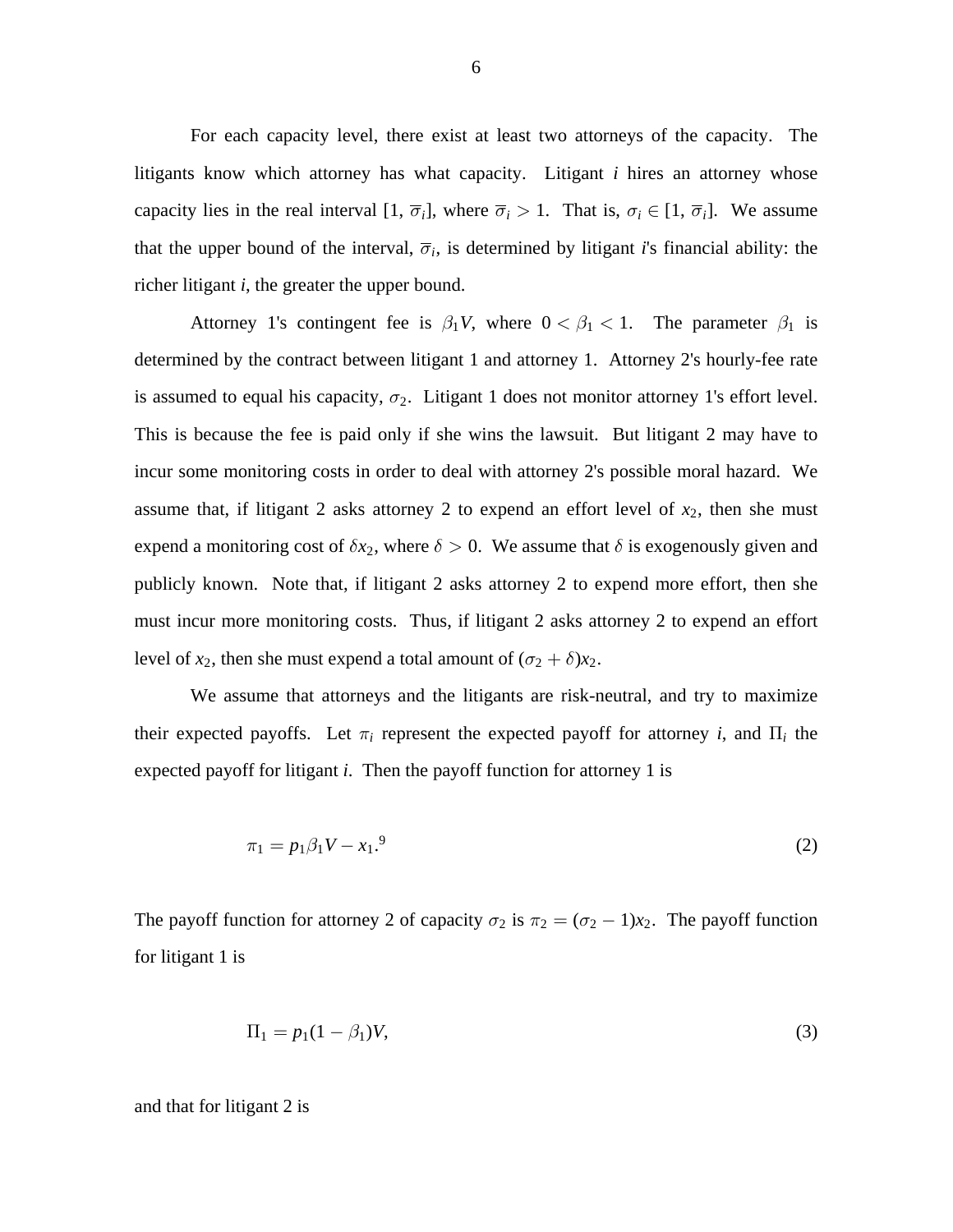$$
\Pi_2 = (1 - p_1)V - (\sigma_2 + \delta)x_2.
$$
\n(4)

 We formally consider the following two-stage game. In the first stage, each litigant hires her attorney, writing a contract with him. Specifically, litigant 1 writes a contract with attorney 1, which specifies the contingent-fee parameter  $\beta_1$ . Litigant 2 writes a contract with attorney 2, which specifies attorney 2's hourly-fee rate. Then, the litigants simultaneously announce their attorneys' capacity and their contracts  $-$  that is, litigant 1 announces publicly the value of  $\sigma_1$  and the value of  $\beta_1$ , and litigant 2 announces publicly the value of  $\sigma_2$ . In the second stage, attorney 1 and litigant 2 choose simultaneously the effort levels which attorneys 1 and 2 will expend, respectively. Then, the attorneys expend their effort. Note that, since attorney 2 is hired on an hourly-fee basis, it is litigant 2 who chooses attorney 2's effort level.<sup>10</sup> At the end of the second stage, the winner is determined, and each litigant pays compensation to her attorney according to the contracts written in the first stage.

 Finally, we assume that all of the above is common knowledge among the litigants and attorneys. We employ subgame-perfect equilibrium as the solution concept.

# 2.1. The second stage of the game

 To solve for a subgame-perfect equilibrium of the two-stage game, we work backwards. We begin by considering the second stage. In the second stage, values of  $\sigma_1$ ,  $\sigma_2$  and  $\beta_1$  are publicly known. Attorney 1 seeks to maximize his payoff (2) over his effort level, taking attorney 2's effort level as given. Litigant 2 seeks to maximize her payoff (4) over attorney 2's effort level, taking attorney 1's effort level as given. Each maximization problem yields a reaction function. Using the two reaction functions, then, we obtain a unique Nash equilibrium in the second stage of the game. We denote it by  $(x_1(\beta_1, \sigma_1, \sigma_2))$ ,  $x_2(\beta_1, \sigma_1, \sigma_2)$ .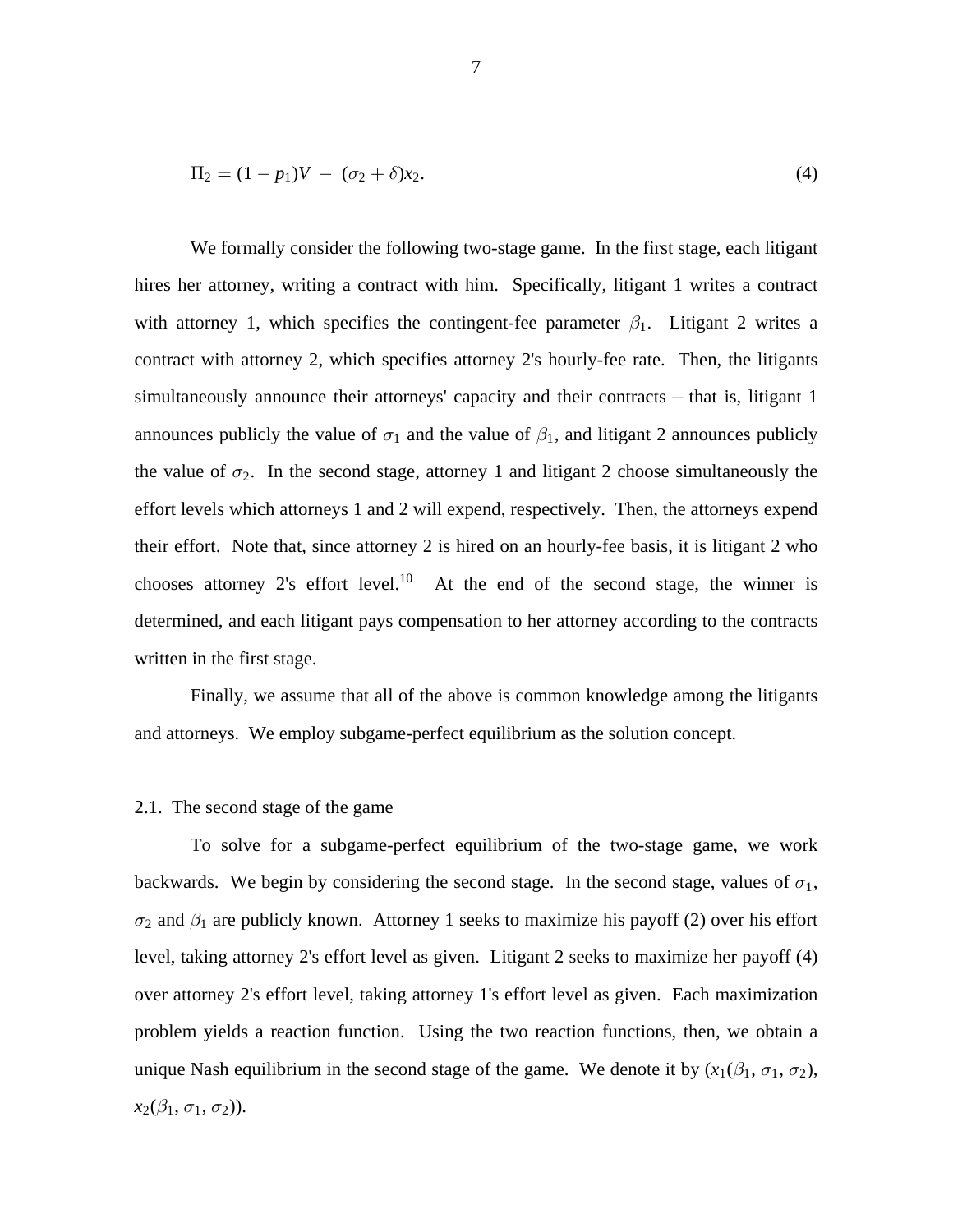**Lemma 1.** *The Nash equilibrium in the second stage of the game is*  $x_1(\beta_1, \sigma_1, \sigma_2) = \beta_1^2(\sigma_2 + \delta)\sigma_1\sigma_2 V / {\{\beta_1(\sigma_2 + \delta)\sigma_1 + \sigma_2\}}^2$  and  $x_2(\beta_1, \sigma_1, \sigma_2) = \beta_1 \sigma_1 \sigma_2 V / {\{\beta_1(\sigma_2 + \delta)\sigma_1 + \sigma_2\}}^2.$ 

Let  $p_1(\beta_1, \sigma_1, \sigma_2)$  be the probability that attorney 1 wins at the Nash equilibrium of the second stage. From expression (1) and Lemma 1, we obtain

$$
p_1(\beta_1, \sigma_1, \sigma_2) = \beta_1(\sigma_2 + \delta)\sigma_1 / \{\beta_1(\sigma_2 + \delta)\sigma_1 + \sigma_2\}.
$$
\n<sup>(5)</sup>

Using expressions (3) and (5), we obtain the expected payoff of litigant 1 at the Nash equilibrium of the second stage:

$$
\Pi_1(\beta_1, \sigma_1, \sigma_2) = \beta_1(1 - \beta_1)(\sigma_2 + \delta)\sigma_1 V / \{\beta_1(\sigma_2 + \delta)\sigma_1 + \sigma_2\}.
$$
\n<sup>(6)</sup>

Similarly, using expressions (4) and (5), we obtain the expected payoff of litigant 2 at the Nash equilibrium of the second stage:

$$
\Pi_2(\beta_1, \sigma_1, \sigma_2) = \sigma_2^2 V / {\{\beta_1(\sigma_2 + \delta)\sigma_1 + \sigma_2\}}^2.
$$
\n<sup>(7)</sup>

### 2.2. The first stage of the game

 Now consider the first stage in which each litigant hires her attorney, writing a contract with him. Specifically, in the first stage, litigant 1 chooses the value of  $\sigma_1$  and the value of  $\beta_1$ , and litigant 2 chooses the value of  $\sigma_2$ . Taking a value of  $\sigma_2$  as given, litigant 1 seeks to maximize her expected payoff over  $\sigma_1$  and  $\beta_1$ . Maximizing  $\Pi_1(\beta_1, \sigma_1, \sigma_2)$  from (6) over  $\beta_1$  yields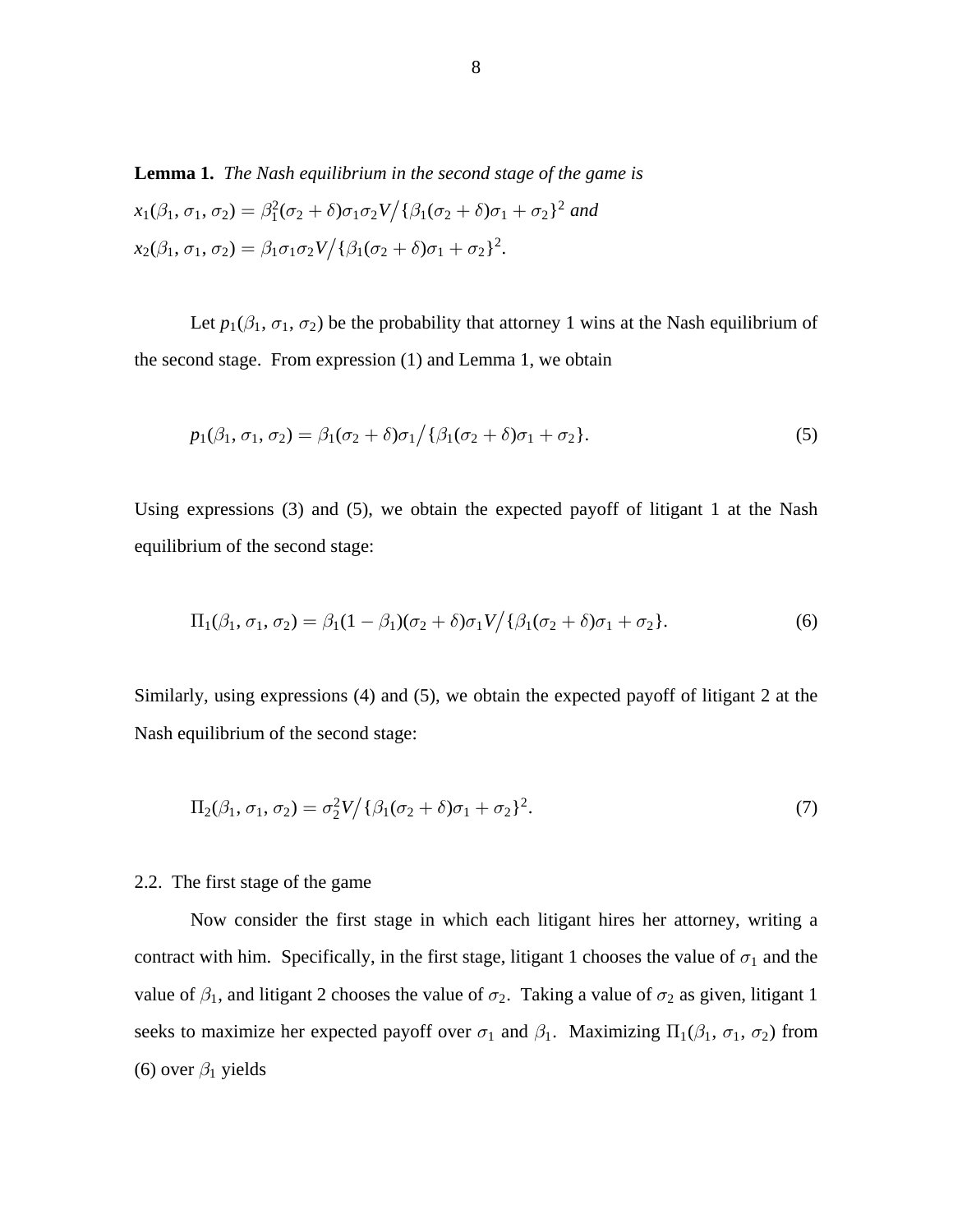$$
\beta_1 = \left[ \{ \sigma_2^2 + (\sigma_2 + \delta)\sigma_1\sigma_2 \}^{1/2} - \sigma_2 \right] / \left\{ (\sigma_2 + \delta)\sigma_1 \right\}.
$$
\n(8)

Partially differentiating  $\Pi_1(\beta_1, \sigma_1, \sigma_2)$  from (6) with respect to  $\sigma_1$ , we obtain:  $\partial \Pi_1 / \partial \sigma_1 > 0.$ 

Similarly, litigant 2 seeks to maximize her expected payoff over  $\sigma_2$ , given a value of  $\sigma_1$  and a value of  $\beta_1$ . Partially differentiating  $\Pi_2(\beta_1, \sigma_1, \sigma_2)$  from (7) with respect to  $\sigma_2$ , we obtain:  $\frac{\partial \Pi_2}{\partial \sigma_2} > 0$ .

 Lemma 2 summarizes each litigant's choice of her attorney's capacity in equilibrium.

**Lemma 2.**  $\Pi_i(\beta_1, \sigma_1, \sigma_2)$  *is monotonically increasing in*  $\sigma_i$ *: in terms of the mathematical symbols, we have*  $\partial \Pi_1(\beta_1, \sigma_1, \sigma_2) / \partial \sigma_1 > 0$  and  $\partial \Pi_2(\beta_1, \sigma_1, \sigma_2) / \partial \sigma_2 > 0$ . Therefore, in *equilibrium, litigant 1 chooses an attorney of capacity*  $\overline{\sigma}_1$ *, and litigant 2 chooses an* attorney of capacity  $\overline{\sigma}_2$ : in terms of the mathematical symbols,  $\sigma_1^* = \overline{\sigma}_1$  and  $\sigma_2^* = \overline{\sigma}_2$ .

 The first part of Lemma 2 says that, given capacity of the opponent's attorney, each litigant's payoff increases as she hires an attorney of higher capacity. Our explanation is rather straightforward. Consider first litigant 1. Her payoff function can be written as  $\Pi_1(\beta_1, \sigma_1, \sigma_2) = p_1(\beta_1, \sigma_1, \sigma_2)(1 - \beta_1)V$ , which comes from expression (3). By hiring an abler attorney, she can lower the contingent-fee fraction and increase her probability of winning, which certainly increases her expected payoff. Next, from expression (4), litigant 2's payoff function is  $\Pi_2(\beta_1, \sigma_1, \sigma_2) = \{1 - p_1(\beta_1, \sigma_1, \sigma_2)\} V - (\sigma_2 + \delta) x_2(\beta_1, \sigma_1, \sigma_2).$ Hiring an abler attorney increases litigant 2's probability of winning and thus her gross expected payoff,  $\{1 - (\beta_1, \sigma_1, \sigma_2)\}V$ . On the other hand, hiring an abler attorney either increases or decreases her costs,  $(\sigma_2 + \delta)x_2(\beta_1, \sigma_1, \sigma_2)$ . But the former positive effect on her expected payoff dominates the latter negative effect, if any. Therefore, litigant 2's expected payoff increases as she hires an abler attorney. Lemma 2 implies that, in order to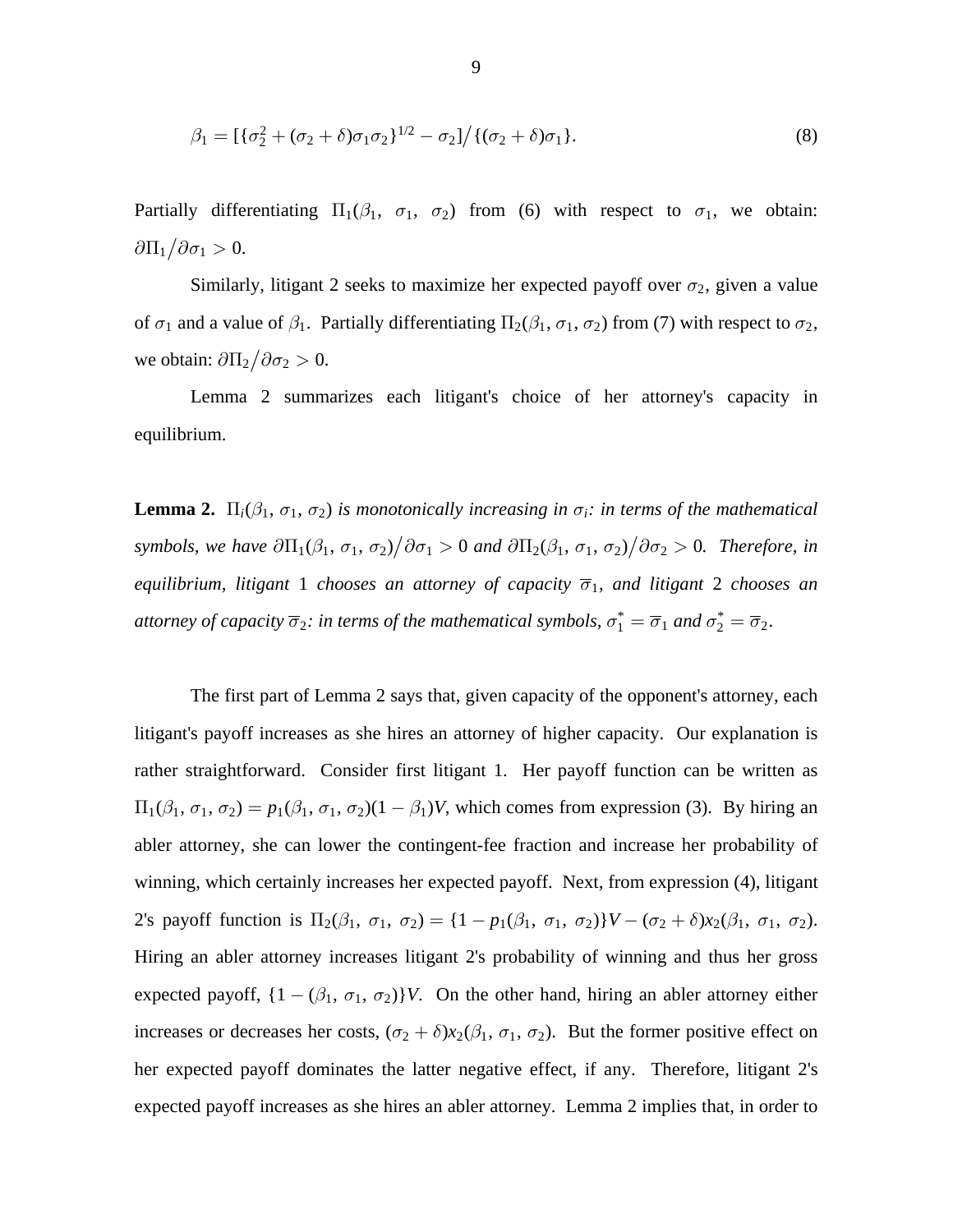maximize her expected payoff, each litigant has to hire the best of the available attorneys she can afford.

Knowing that litigant 1 hires an attorney of capacity  $\overline{\sigma}_1$  and litigant 2 hires an attorney of capacity  $\overline{\sigma}_2$  in equilibrium, we obtain the equilibrium contingent-fee parameter from expression (8):

$$
\beta_1^* = \left[ \left\{ \overline{\sigma}_2^2 + (\overline{\sigma}_2 + \delta) \overline{\sigma}_1 \overline{\sigma}_2 \right\}^{1/2} - \overline{\sigma}_2 \right] / \left\{ (\overline{\sigma}_2 + \delta) \overline{\sigma}_1 \right\}.
$$
\n(9)

 Now, using Lemmas 1 and 2, and expressions (6), (7), and (9), we obtain Lemma 3. Lemma 3 reports the attorneys' effort levels and the litigants' expected payoffs which are specified in the subgame-perfect equilibrium of the two-stage game. Note that in the real world, a plaintiff (litigant 1) is often a credit-constrained individual, while a defendant (litigant 2) is usually a firm that has a deep pocket. Based on this fact, we assume that  $\overline{\sigma}_1 \leq \overline{\sigma}_2$ . For concise exposition, we let  $\overline{\sigma}_1 = \overline{\sigma}$  and  $\overline{\sigma}_2 = \alpha \overline{\sigma}$ , where  $\alpha \geq 1$ .

**Lemma 3.** In the subgame-perfect equilibrium, the effort levels of attorneys 1 and 2 are  $x_1^* = [\{\alpha(\alpha + \alpha\overline{\sigma} + \delta)\}^{1/2} - \alpha]^2 V / \{(\alpha\overline{\sigma} + \delta)(\alpha + \alpha\overline{\sigma} + \delta)\}$  and  $x_2^* = [\{\alpha(\alpha + \alpha\overline{\sigma} + \delta)\}^{1/2} - \alpha]V / \{(\alpha\overline{\sigma} + \delta)(\alpha + \alpha\overline{\sigma} + \delta)\},\$ *and the expected payoffs of litigants 1 and 2 are*  $\Pi_1^* = \{(\alpha + \alpha\overline{\sigma} + \delta)^{1/2} - \alpha^{1/2}\}^2 V \big/(\alpha\overline{\sigma} + \delta)$  and  $\Pi_2^* = \alpha V \big/(\alpha + \alpha\overline{\sigma} + \delta).$ 

### **3. The hourly-fee model**

 We assume in this section that both attorney 1 and attorney 2 are hired on an hourly-fee basis.<sup>11</sup> That is, each attorney is paid a fee which depends on his capacity and effort level, regardless of the outcome of the lawsuit. In this hourly-fee model, we look at the following two-stage game. In the first stage, each litigant hires her attorney, writing a contract with him. Specifically, each litigant writes a contract with her attorney, which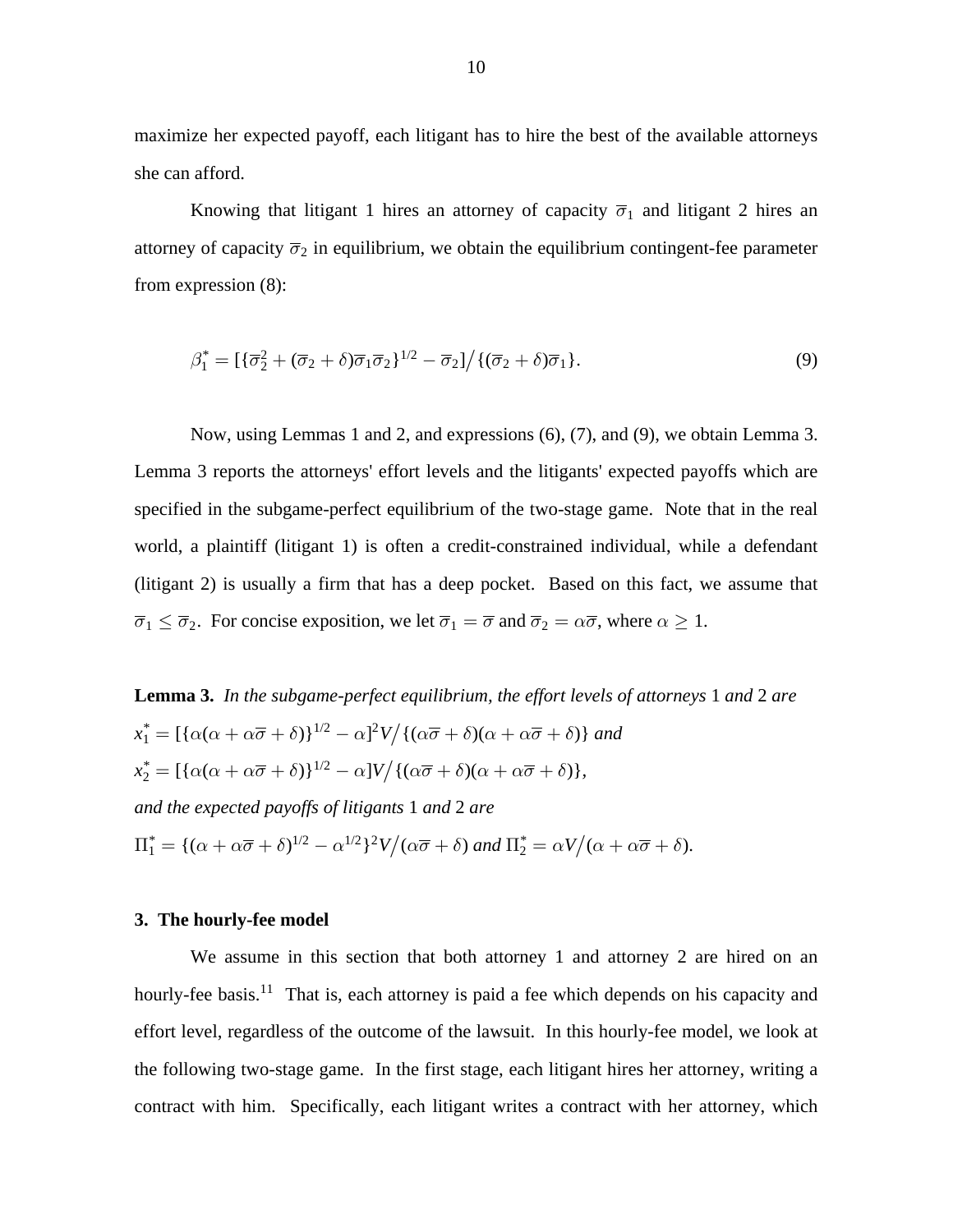specifies the attorney's hourly-fee rate. Then, the litigants simultaneously announce their attorneys' capacity and their contracts. In the second stage, litigants 1 and 2 choose simultaneously the effort levels which attorneys 1 and 2 will expend, respectively. Then, the attorneys expend their effort. At the end of the second stage, the winner is determined, and each litigant pays compensation to her attorney according to the contracts written in the first stage.

Let  $\hat{\Pi}_i$  represent the expected payoff for litigant *i*. Then, the payoff function for litigant 1 is

$$
\hat{\Pi}_1 = p_1 V - (\sigma_1 + \delta)x_1,\tag{10}
$$

where  $p_1$  is defined as in expression (1), and that for litigant 2 is the same as in expression (4):  $\hat{\Pi}_2 = (1 - p_1)V - (\sigma_2 + \delta)x_2$ .

 To solve for a subgame-perfect equilibrium of the two-stage game, we need to work backwards. Since the analysis of this game is very similar to that in Section 2, we here report only the Nash equilibrium and its outcomes in each stage of the game, omitting the derivation process.

**Lemma 4.** *The Nash equilibrium in the second stage of the game is*

 $\hat{x}_1(\sigma_1, \sigma_2) = (\sigma_2 + \delta)\sigma_1 \sigma_2 V / (2\sigma_1 \sigma_2 + \delta(\sigma_1 + \sigma_2))^2$  and  $\hat{x}_2(\sigma_1, \sigma_2) = (\sigma_1 + \delta)\sigma_1\sigma_2 V / (2\sigma_1\sigma_2 + \delta(\sigma_1 + \sigma_2))^2$ .

As in Lemma 2,  $\hat{\Pi}_i(\sigma_1, \sigma_2)$  is monotonically increasing in  $\sigma_i$ :  $\partial \hat{\Pi}_1(\sigma_1, \sigma_2) / \partial \sigma_1 > 0$ and  $\frac{\partial \hat{\Pi}_2(\sigma_1, \sigma_2)}{\partial \sigma_2} > 0$ . Thus, litigant 1 chooses the attorney of  $\overline{\sigma}$  and litigant 2 the one of  $\alpha\overline{\sigma}$  in equilibrium. Using this and Lemma 4, we obtain Lemma 5.

**Lemma 5.** In the subgame-perfect equilibrium, the effort levels of attorneys 1 and 2 are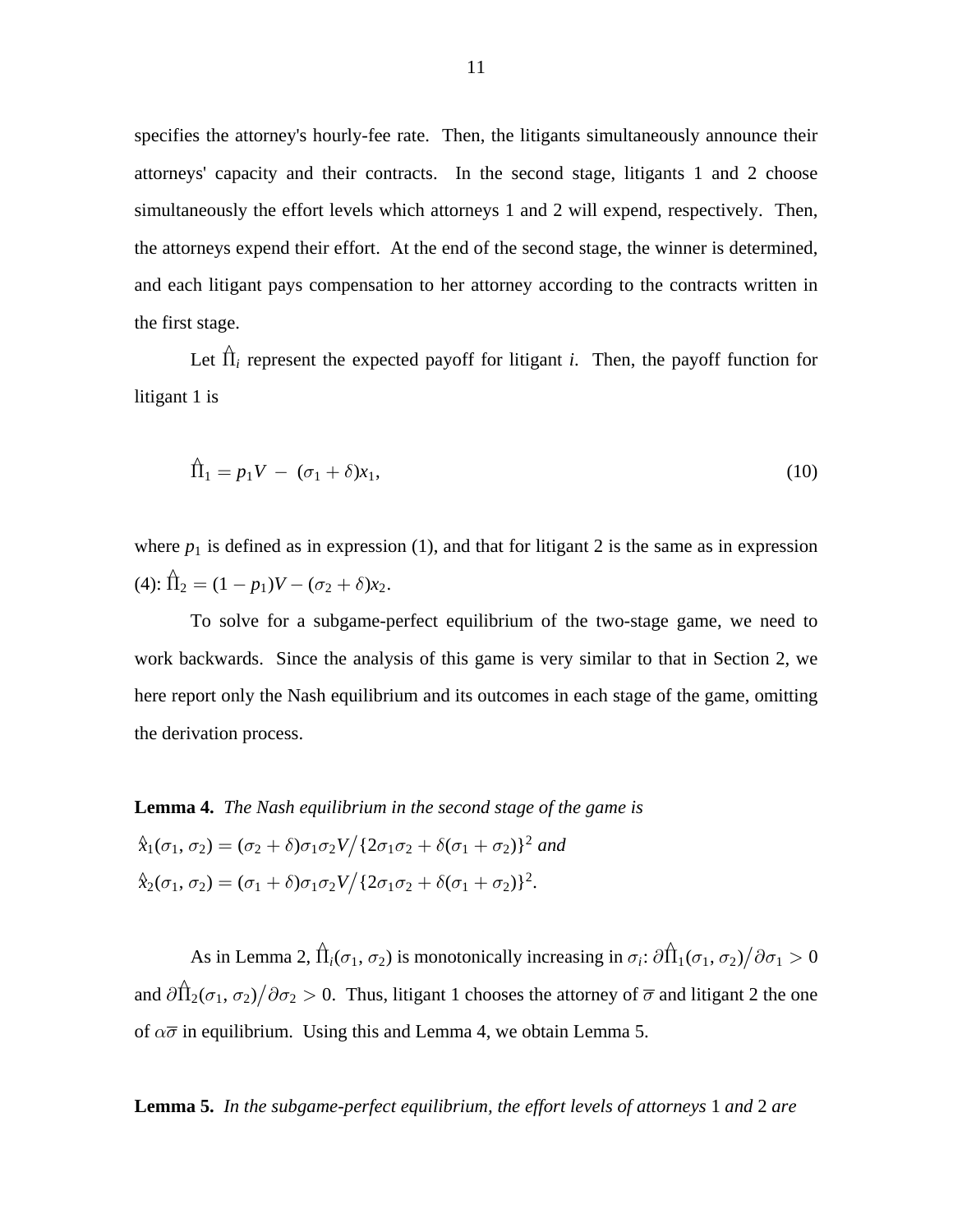$\hat{\chi}^*_1 = \alpha(\alpha \overline{\sigma} + \delta)V / \{2\alpha \overline{\sigma} + (\alpha + \delta)\}^2$  and  $\hat{\chi}^*_2 = \alpha(\overline{\sigma} + \delta)V / \{2\alpha \overline{\sigma} + (\alpha + \delta)\}^2$ , *and the expected payoffs of litigants* 1 *and* 2 *are*  $\hat{\Pi}_1^* = [(\alpha \overline{\sigma} + \delta) / {2 \alpha \overline{\sigma} + (1 + \alpha) \delta}]^2 V$  $and \hat{\Pi}_2^* = [\alpha(\overline{\sigma} + \delta) / \{2\alpha\overline{\sigma} + (1+\alpha)\delta\}]^2 V.$ 

## **4. The effects of wealth and stake size on equilibrium outcomes**

We first investigate how an increase in  $\alpha$  (the wealth parameter) affects the litigants' equilibrium payoffs in the contingent-fee and the hourly-fee model.

**Proposition 1.** Fix the level of  $\overline{\sigma}$  and  $\delta$ . Then,  $\Pi_1^*(\alpha)$  and  $\hat{\Pi}_1^*(\alpha)$  are monotonically  $decreasing in \alpha$ , and  $\prod_{2}^{*}(\alpha)$  and  $\prod_{2}^{*}(\alpha)$  are monotonically increasing in  $\alpha$ . The rate of *decrease and increase is small, which means that the wealth effects on the litigants' equilibrium payoffs are small.*

Proposition 1 is illustrated in Figures 1 and  $2<sup>12</sup>$  (Throughout the paper, most decimal fractions are rounded off to two decimals, but some decimal fractions to four decimals if necessary.) The figures show how an increase in  $\alpha$  affects  $\Pi_i^*(\alpha)$  and  $\hat{\Pi}_i^*(\alpha)$ when  $\overline{\sigma} = 2$  and  $\delta = 0.1$ .<sup>13</sup> Specifically, as the value of  $\alpha$  increases five times, the litigants' expected payoffs show only a small change of 0.01V. It is easy and intuitive to see that  $\partial \Pi_1^*(\alpha)/\partial \alpha < 0$  and  $\partial \hat{\Pi}_1^*(\alpha)/\partial \alpha < 0$ , and  $\partial \Pi_2^*(\alpha)/\partial \alpha > 0$  and  $\partial \hat{\Pi}_2^*(\alpha)/\partial \alpha > 0$ . But the reason why the rate of decrease and increase is so small needs an explanation. Our explanation is based on the litigants' strategic and payoff-maximizing behavior. Expression (1) implies that an increase in  $\alpha$  enhances litigant 2's probability of winning and thus her gross expected payoff,  $(1 - p_1)V$  in (4). At the same time, however, it also raises her costs because the hourly-fee rate is equal to her attorney's capacity and is increasing in  $\alpha$  (see (4) and Lemma 2). Moreover, it could make attorney 1 in the contingent-fee model or litigant 1 in the hourly-fee model aggressive, which in turn may lower litigant 2's expected payoff. Realizing such costs and strategic interactions, in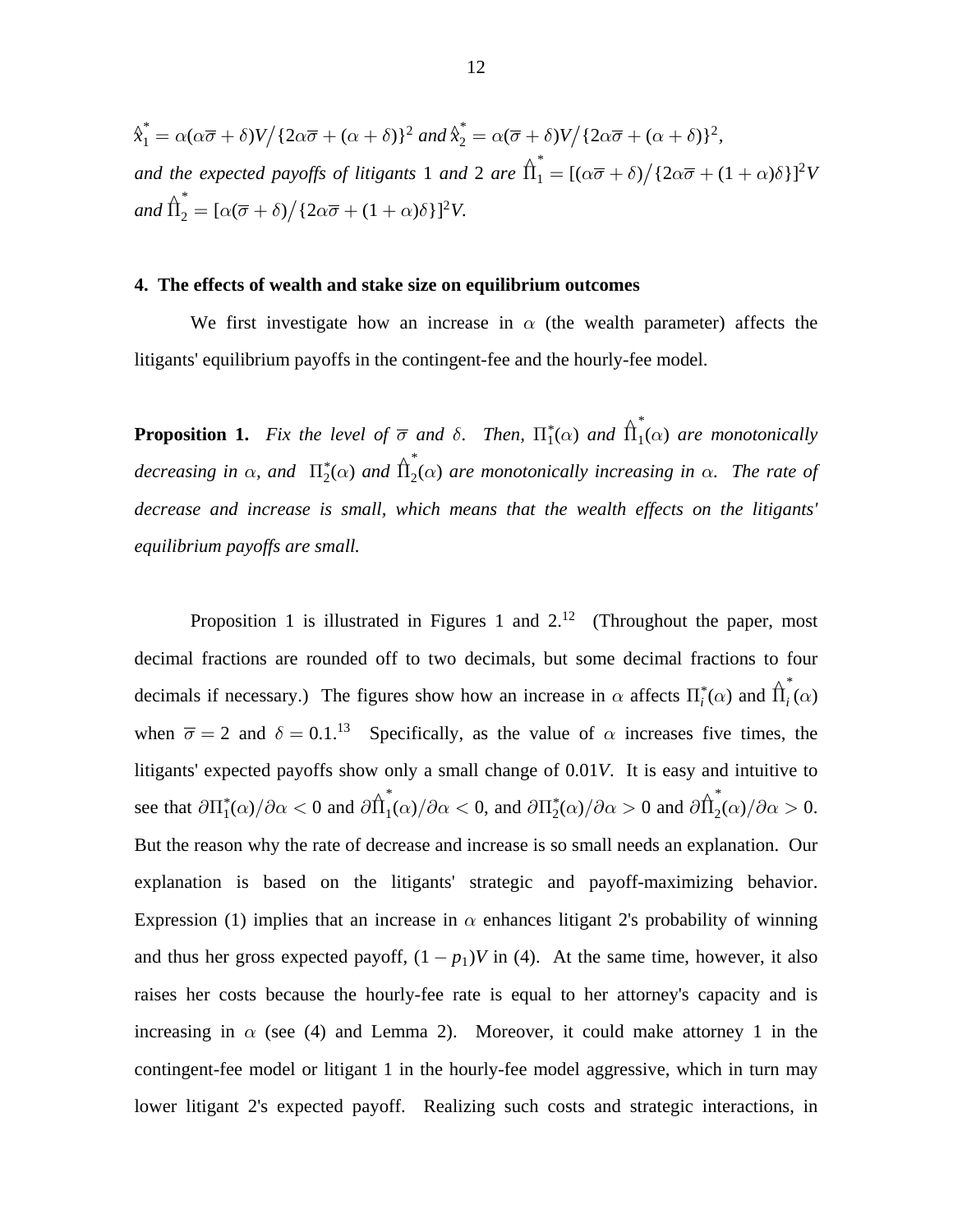equilibrium, litigant 2 with a high  $\alpha$  makes attorney 2 less aggressive by asking him to work less. In the meantime, a decrease in attorney 1's effort level is small. Let's take some numerical examples. When  $\overline{\sigma} = 2$  and  $\delta = 0.1$ , for instance,  $\hat{\chi}_2^* = 0.0807 V$  with  $\alpha = 1$  and  $\hat{\chi}^*$  = 0.0167V with  $\alpha = 5$ . That is, as the value of  $\alpha$  increases five times, attorney 2's equilibrium effort level decreases by about 80%. But there is only a small decrease in attorney 1's effort level. Specifically,  $\hat{x}_1^* = 0.0807V$  with  $\alpha = 1$  and  $\hat{x}_1^* = 0.0802V$  with  $\alpha = 5$ . Because of such strategic consideration, the wealth effects on the litigants' expected payoffs are not so great.

 How does litigant 1's choice of a fee arrangement change the wealth effect on herself? In terms of absolute values, her choice produces little difference. When  $\overline{\sigma} = 2$ and  $\delta = 0.1$ , for instance,  $\Pi_1^*(\alpha = 1) - \Pi_1^*(\alpha = 5) = 0.0061V$  and  $\hat{\overline{\Pi}}_{1}^{\ast}(\alpha = 1) - \hat{\overline{\Pi}}_{1}^{\ast}(\alpha$  $\int_{1}^{*} (\alpha = 1) - \hat{\Pi}_{1}^{*}(\alpha = 5) = 0.0097V$ . The two numerical values show, however, the wealth effects in the contingent-fee model are relatively greater than those in the hourly-fee model. This can be explained as follows. When  $\alpha$  increases, by adopting the contingent fee, litigant 1 can drive attorney 1 more strongly to win the lawsuit so that she can reduce the gap in the payoffs.

Until now, we have assumed that the amount at stake, V, is fixed. We now vary the value of V. It is very likely that  $\overline{\sigma}$  and  $\alpha \overline{\sigma}$  rise in proportion to the size of V. This is because an increase in V raises the litigants' expected payoffs, which in turn enhances their financial ability to hire better attorneys. For the sake of analytical simplicity, we assume a linear relationship between V and  $\overline{\sigma}$ : to be specific,  $\overline{\sigma} = sV$ , where s is a positive constant. We also assume that  $\alpha$  is independent of  $V^{14}$ . Substituting  $\overline{\sigma}/s$  for V in Lemmas 3 and 5, we obtain Proposition 2.

**Proposition 2.** Fix the level of  $\alpha$ ,  $\delta$  and s. Then, as V goes up, the increasing rate of attorney 1's effort under the contingent fee exceeds that of himself under the hourly fee as *well as that of attorney 2's. Thus, if the initial effort level of attorney 1 under the*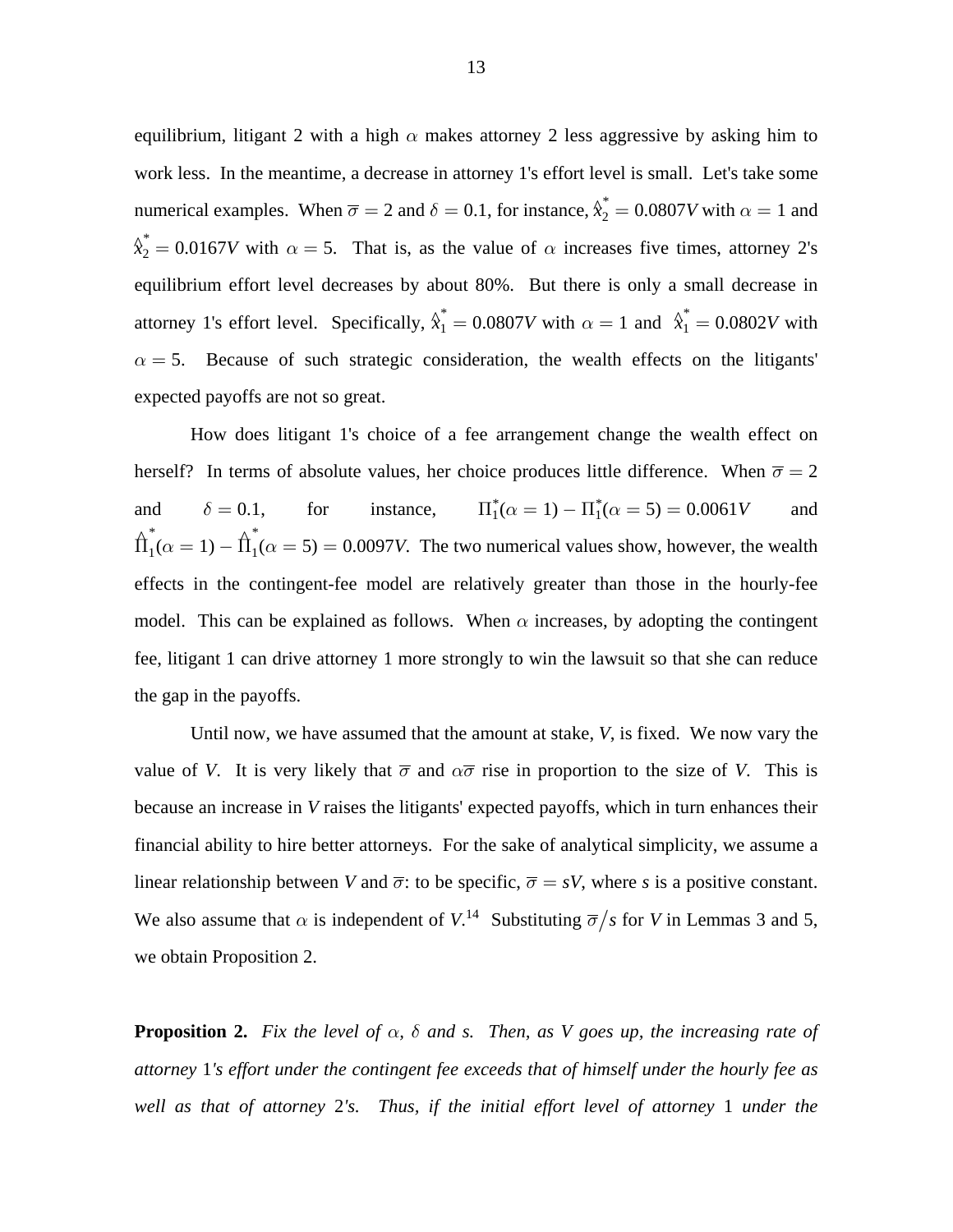*contingent fee is lower than that of himself under the hourly fee or that of attorney 2, then a reversal of the effort levels occurs as V increases.*

Proposition 2 is illustrated in Figures 3 and 4.<sup>15</sup> In Figure 3,  $\alpha = 2$  and  $\delta = 0.1$ , and in Figure 4,  $\alpha = 1$  and  $\delta = 0.1$ . The figures show how an increase in V changes the attorneys' equilibrium effort levels in units commensurate with V. First, in the hourly-fee model, given  $\alpha$  and  $\delta$ , we have  $\partial x_i^* / \partial \overline{\sigma} > 0$ : as in Katz (1988), it is intuitive that given *s*, an increase in  $\overline{\sigma}$  (via an increase in V) leads both attorneys to increase their effort levels.

Second, in the contingent-fee model, given  $\alpha$  and  $\delta$ , we have  $\partial x_1^* / \partial \overline{\sigma} > 0$ , which is also intuitive. But it is somewhat counterintuitive that the sign of  $\partial x_2^* / \partial \overline{\sigma}$  is indeterminate. As shown in Figure 3, for instance,  $x_2^*$  is initially increasing in V but very slowly compared with the increase in  $x_1^*$ ; it reaches its maximum 0.12V at 3.13V; then it is very slowly decreasing in V. Why does this happen? Recall that, in the contingent-fee model, litigant 1 adopts incentive delegation with the contingent fee, whereas litigant 2 instructive delegation with the hourly fee. Given attorney 1's effort level, if litigant 2 has attorney 2 with a higher  $\overline{\sigma}$  put more effort, her winning probability goes up and so does her gross expected payoff. At the same time, however, it raises her expenses of hourly fees which are increasing in  $\overline{\sigma}$  and in  $x_2^*$ . Moreover, the increase in  $x_2^*$  may make attorney 1 under the contingent fee more aggressive. Considering such cost effects and strategic interactions, litigant 2 determines attorney 2's effort level in order to maximize her expected payoff. This results in  $x_2^*$  in Figure 3.

 Figure 3 shows a reversal of the effort levels caused by a different increasing rate of effort of the two attorneys when V increases. Figure 4 also shows a similar reversal of attorney 1's effort levels caused by the different fee schemes. To see such a reversal empirically, Kritzer (1990, pp. 118-120) takes hypothetical cases and systematically varies the level of stakes. Figure 8-1 in Kritzer (1990) shows that the reversal occurs at about \$40,000, though he does not distinguish between the contingent-fee and the hourly-fee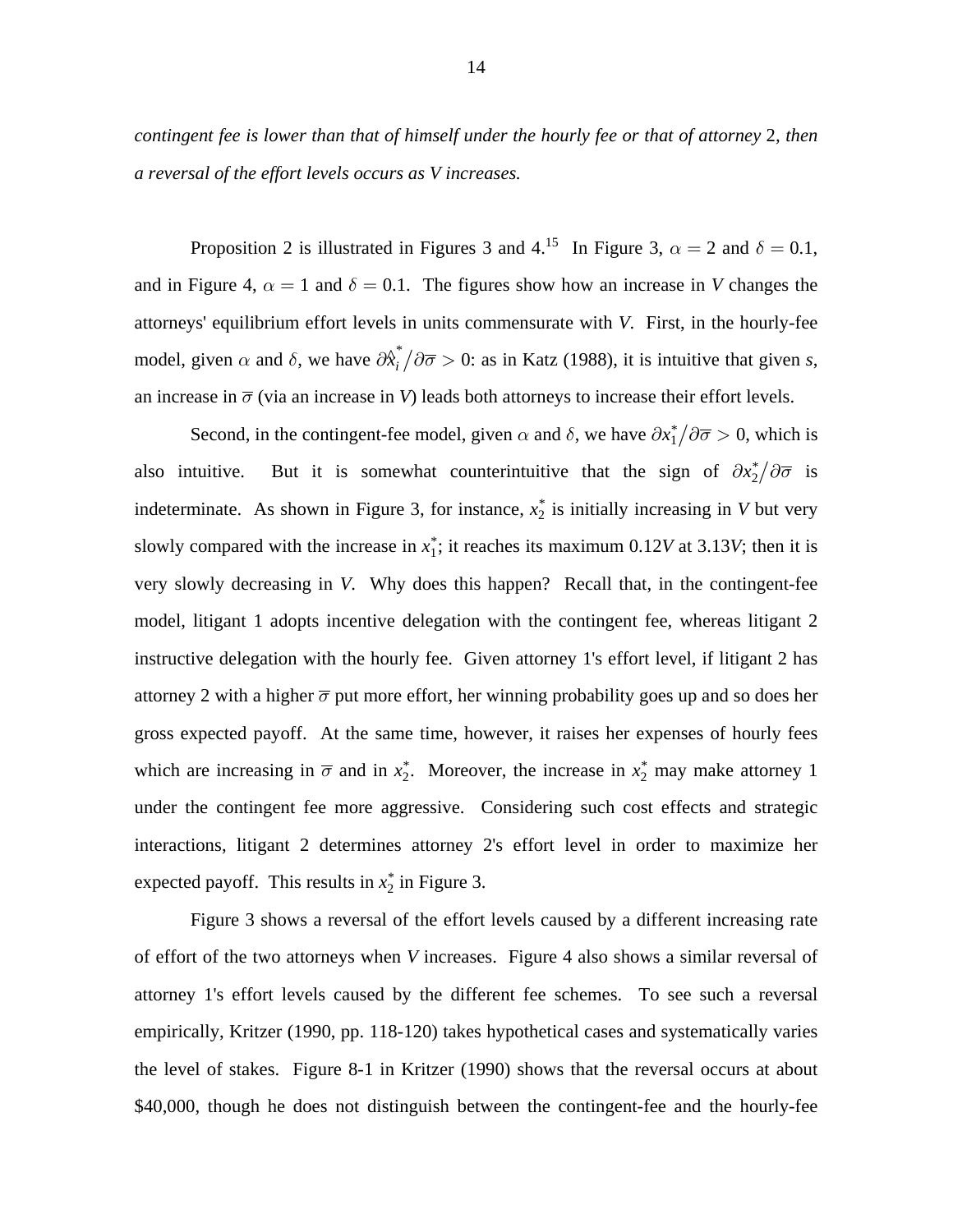model. We conjecture, however, that Figure 4 fits his idea better than Figure 3 does. This is because Figure 4 deals with a difference in the same attorney's effort levels when the fee scheme is changed and when there is no wealth effect. If this is the case, 1.67V in Figure 4 corresponds to about \$40,000 in Kritzer (1990). On the other hand, Figure 3 deals with a difference in the effort levels of the two different attorneys under the different fee schemes. We thus conclude that Proposition 2 with Figure 4 may provide a theoretical foundation for the reversal of the effort levels in Kritzer (1990). Our explanation for the rationale utilizes the fact that when V increases, the contingent fee makes attorney 1 more aggressive than the hourly fee does.

Next, we investigate how an increase in  $V$  affects the litigants' equilibrium payoffs in each model. Together with the probability-of-winning function (1), Proposition 2 leads to Corollary 1.

**Corollary 1.** Fix the level of  $\alpha$ ,  $\delta$  and s. Then, as V goes up, the increasing rate of litigant 1*'s expected payoff with the contingent fee exceeds that of herself with the hourly fee as well as that of litigant 2's. Thus, if litigant 1's initial payoff with the contingent fee is less than that of herself or that of litigant 2's, then a reversal of the payoffs occurs as V increases.*

Corollary 1 is illustrated in Figures 5 and 6. In Figure 5,  $\alpha = 2$  and  $\delta = 0.1$ , which corresponds to Figure 3, and in Figure 6,  $\alpha = 1$  and  $\delta = 0.1$ , which corresponds to Figure 4. As V increases, the equilibrium effort ratio  $x_1^*/x_2^*$  or  $x_1^*/x_1^*$  increases, shown in Proposition 2. This means that litigant 1's probability of winning with the contingent fee increases. And consequently, as V increases, the increasing rate of  $\prod_{1}^{*}$  exceeds that of  $\prod_{2}^{*}$ or that of  $\hat{\Pi}_1^*$ . *\**

 Corollary 1 implies that when stake size becomes bigger, litigant 1's choice of the contingent fee becomes a better choice, compared with her choice of the hourly fee.<sup>16</sup> In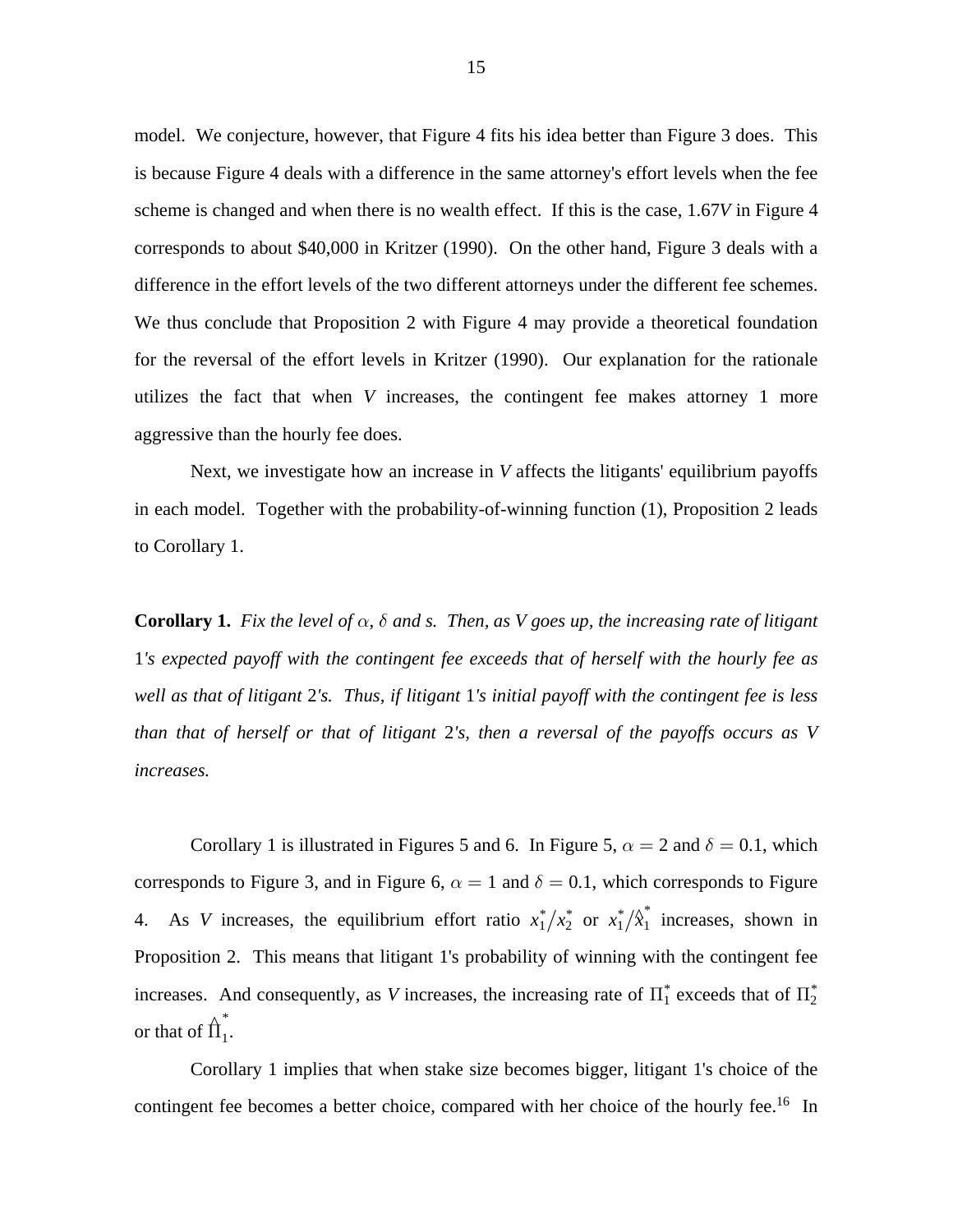Figure 6, for example, litigant 1's expected payoff with the contingent fee exceeds her payoff with the hourly fee at 1.68*V*. Our analysis has an important policy implication for the recent tobacco litigation in the United States. The states as plaintiffs filed lawsuits against tobacco companies seeking reimbursement for medical expenses paid by government insurance agencies attributed to tobacco-related illness. In November 1998, the four major tobacco companies (Philip Morris, R.J. Reynolds, Lorillard and Brown & Williamson) and the attorney general reached the Master Settlement Agreement, under which the companies agreed to pay 46 states about \$206 billion over the next 25 years.<sup>17</sup> In doing so, the states retained private attorneys under the contingent fee, though they were able to afford salaried attorneys for the litigation. As the contingent-fee attorneys earned \$10 or 20 billion, criticism against the state governments has arisen. Corollary 1 with Figure 6 says, however, that the governments' choice of the contingent fee should not be criticized if the public wanted the governments to maximize the reimbursement.

#### **5. Concluding remarks**

 We have modeled civil litigation as contests with delegation. In order to describe tort cases in the United States, we first have considered the contingent-fee model in which the plaintiff hires her attorney on a contingent-fee basis, but the defendant does on an hourly-fee basis. Then we have considered the hourly-fee model where both attorneys work under the hourly fee, which fits cases of divorce and contract disputes. We have assumed that the probability of winning for a litigant depends on two opposing attorneys' relative capacity and effort levels.

 We have found that, in the two models, each litigant hires the best of the available attorneys she can afford; thus, the wealthier a litigant, the abler her attorney. Because of strategic interactions, however, the defendant's wealth contributes only a little to an increase in her expected payoff. Moreover, as stake size increases, the plaintiff can take advantage of the contingent fee which motivates her attorney more strongly to win the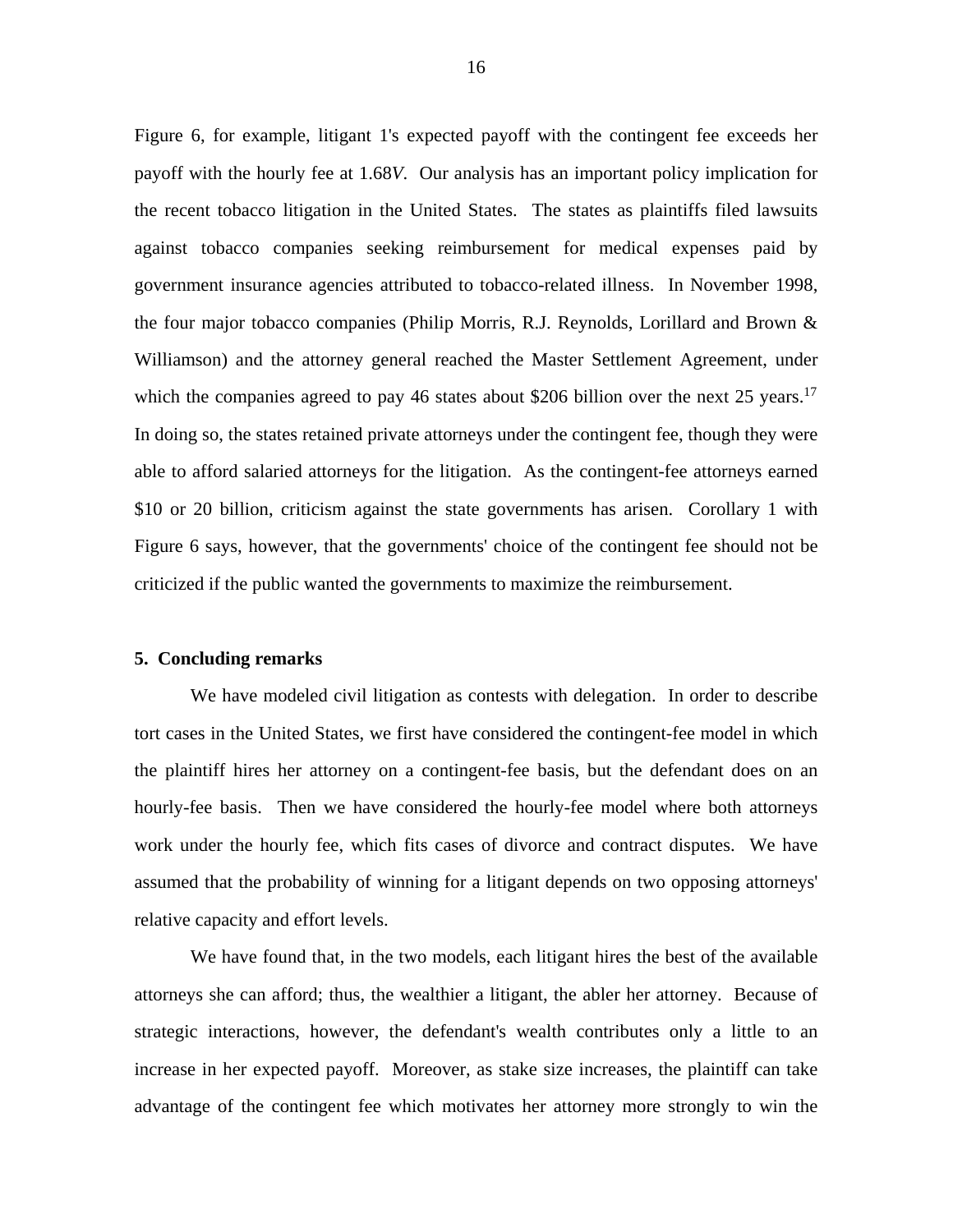case. This explains how O.J. Simpson's legal team could not prevail in the relevant civil case where the amount at stake was \$33,500,000.

 We have also found that, as the stake size increases, the contingent fee drives the plaintiff's attorney to put more effort than the hourly fee; thus, the contingent fee may give the plaintiff a more expected payoff than the hourly fee. This finding relieves the state governments of being blamed for hiring private attorneys on a contingent-fee basis in the recent tobacco litigation. To be specific, their choice of the contingent fee in such mass tort litigation would bring them more expected payoffs, compared with their choice of the hourly fee.

 Some extensions of our model seem interesting: (i) considering the case in which litigants have different perceptions about the amount at stake; (ii) reflecting different degrees of fault for litigants in calculating a litigant's probability of winning; and (iii) allowing the defendant to choose between the contingent and the hourly fee. We leave these extensions for future research.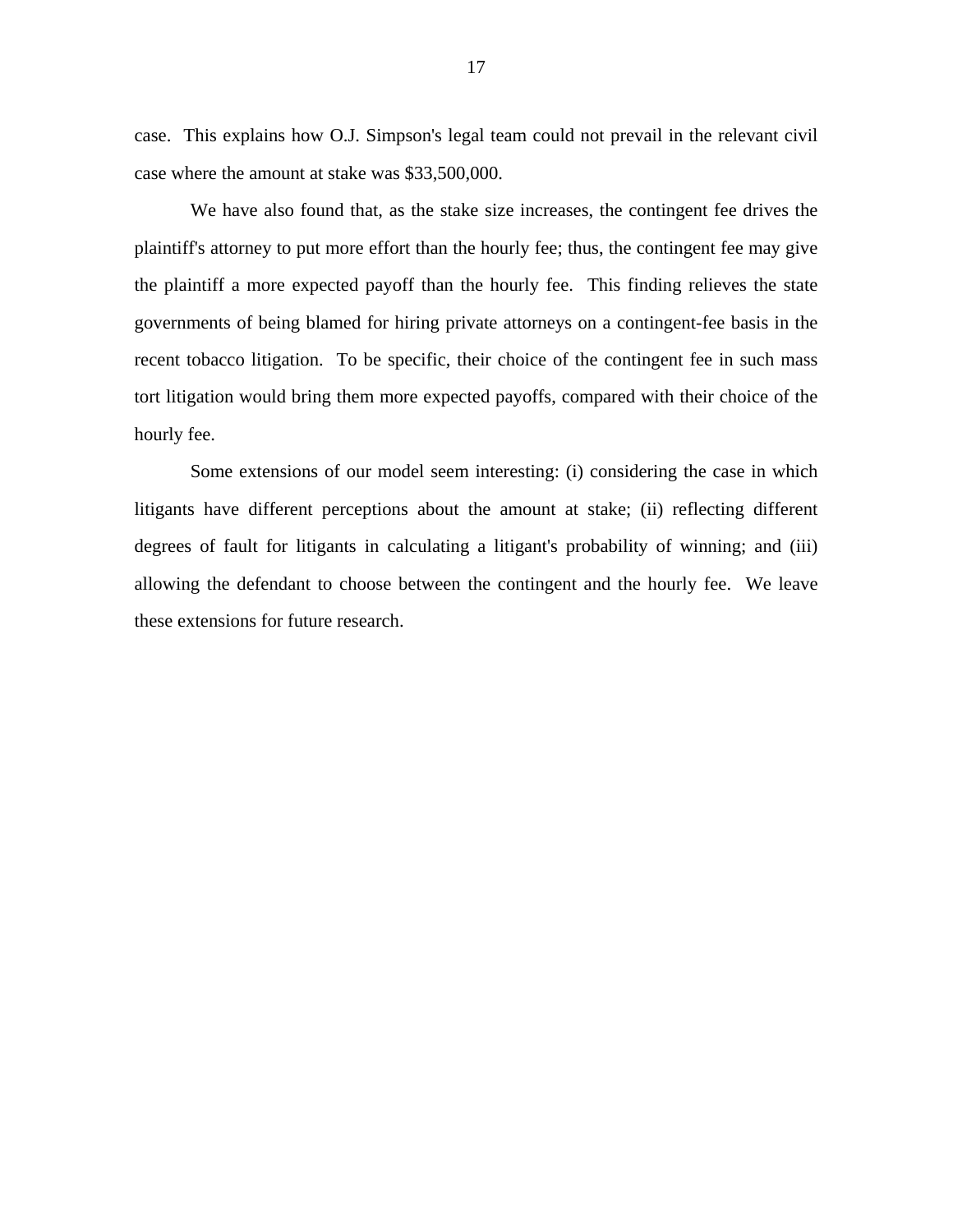# **Footnotes**

1. Hunt (1999) provides a comprehensive review of the O.J. Simpson trial.

2. Critics of the adversarial system worry that a litigant's probability to prevail in a lawsuit may rely more upon the capacity of his or her attorney than on the facts of the case and thus, the rich can buy justice, as compared to the inquisitorial system where a presiding judge dominates the trial. See Parisi (2002) for the difference between the adversarial and the inquisitorial system.

3. A contest is defined as a situation in which litigants compete with one another by expending irreversible effort to win a prize. A contest model is appropriate for a description of litigation since a plaintiff side and a defendant side expend irreversible litigation effort to prevail in their case. Moreover, a contest model allows us to investigate strategic interactions between the two sides. Because of such merits, contest models have long been considered to analyze legal disputes. Examples include Plott (1987), Katz (1988), Farmer and Pecorino (1999), Bernado, Talley and Welch (2000), Wärneryd (2000), Hirshleifer and Osborne (2001), Baik (2007), Baik and Kim (2007a, b), and Baik (2008).

4. A novelty of this paper is an introduction of attorneys as delegates. See Baik and Kim (1997), Wärneryd (2000), Konrad, Peters and Wärneryd (2004), Katz (2006), Baik (2007), Baik and Kim (2007a, b), and Baik (2008) for delegation in contests.

5. In the United States, most tort plaintiffs file suit under a contingent-fee arrangement. According to a survey in Kritzer (1990), 87 percent of individual plaintiffs in torts retain their lawyers on a contingent-fee scheme. On the other hand, most plaintiffs in divorce adopt an hourly-fee scheme. Defendants' attorneys both in torts and divorce are usually paid under an hourly fee (see Bebchuk and Guzman, 1996; Emons, 2007). Many law and economics scholars study contingent fees. Examples include Danzon (1983),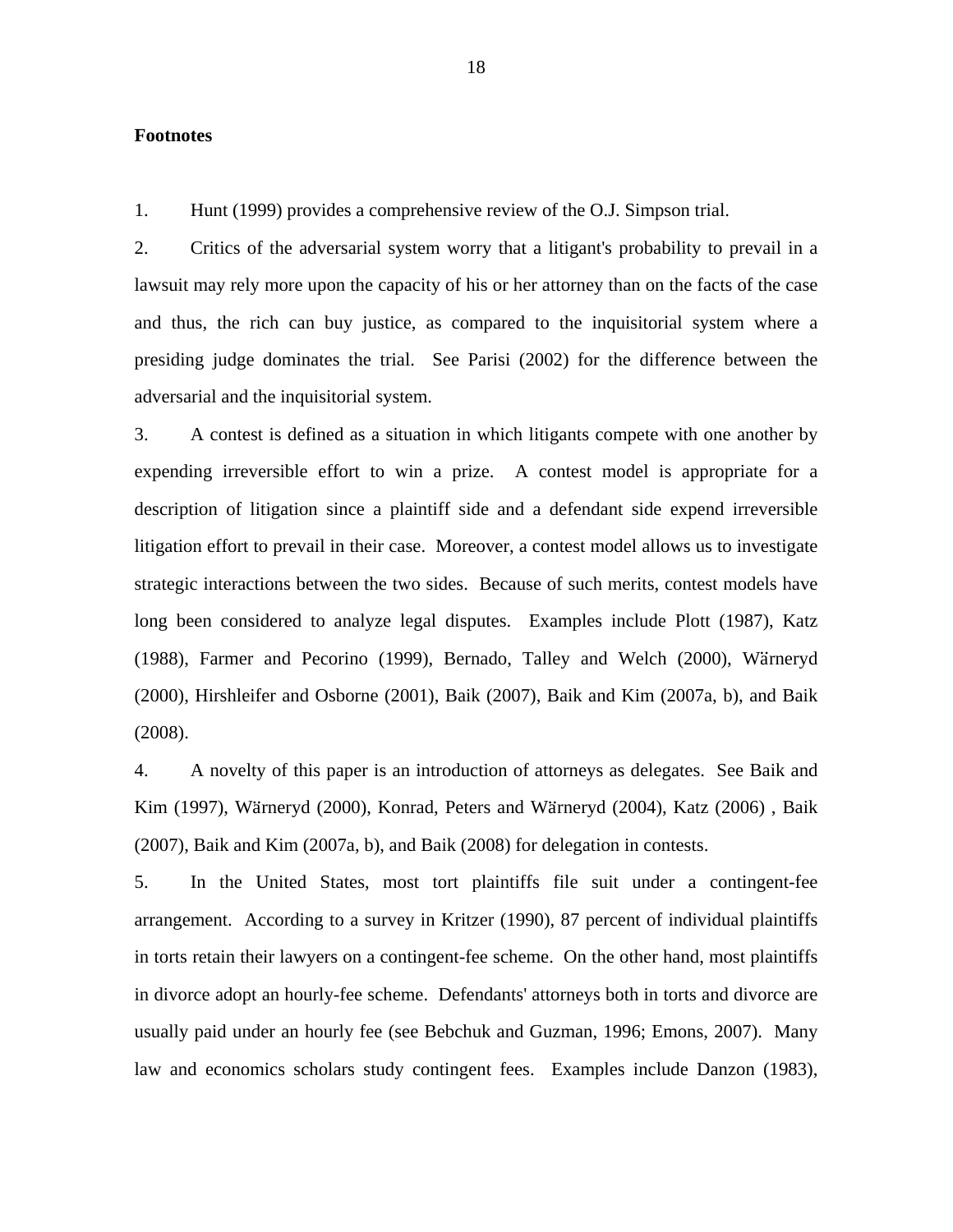Dana and Spier (1993), Rubinfeld and Scotchmer (1993), Miceli (1994), Hay (1997), Choi (2003), Chen and Wang (2007), and Wang (2008).

6. This finding hinges critically on the assumption that both litigants can afford to hire their own attorneys. If a litigant is too poor to hire an attorney with the hourly fee or if no attorney is interested in her case with the contingent fee, then she is obliged to give up the suit. In that case, the wealth effect is extremely great since her opponent wins the case by exerting almost zero effort.

7. This is called the American fee-shifting rule. In contrast, under the English (or British) rule, the loser bears the winner's litigation costs.

8. The logit-form probability-of-winning functions are widely used in the litigation contest literature. See, for example, Posner (1973), Plott (1987), Katz (1988), Farmer and Pecorino (1999), Bernado, Talley and Welch (200), Hirshleifer and Osborne (2001), Parisi (2002), Baik (2007), Baik and Kim (2007a, b), and Baik (2008). Katz (1987) reports that in the United States, legal fees of plaintiffs on average are about one fourth of the amount at stake. Interestingly, Baik and Kim (2007a, b) and our model with the logit-form probability-of-winning functions show that, in equilibrium, a litigant's legal fee is about one fourth of *V*.

9. We assume that an attorney incurs a real cost of 1 per unit of his effort, regardless of his capacity.

10. Fershtman and Kalai (1997) distinguish between two types of delegation: incentive delegation and instructive delegation. According to their classification, litigant 1 adopts incentive delegation, while litigant 2 adopts instructive delegation.

11. This compensation structure is used in the United States for civil cases such as divorce and contract disputes.

12. The values of  $\Pi_1^*$  and  $\Pi_2^*$  are increasing and decreasing in  $\overline{\sigma}$ , respectively. If  $\overline{\sigma} \ge 2.29$ , the initial value of  $\prod_{1}^{*}$  at *V* becomes to exceed that of  $\prod_{2}^{*}$  (refer Figure 1).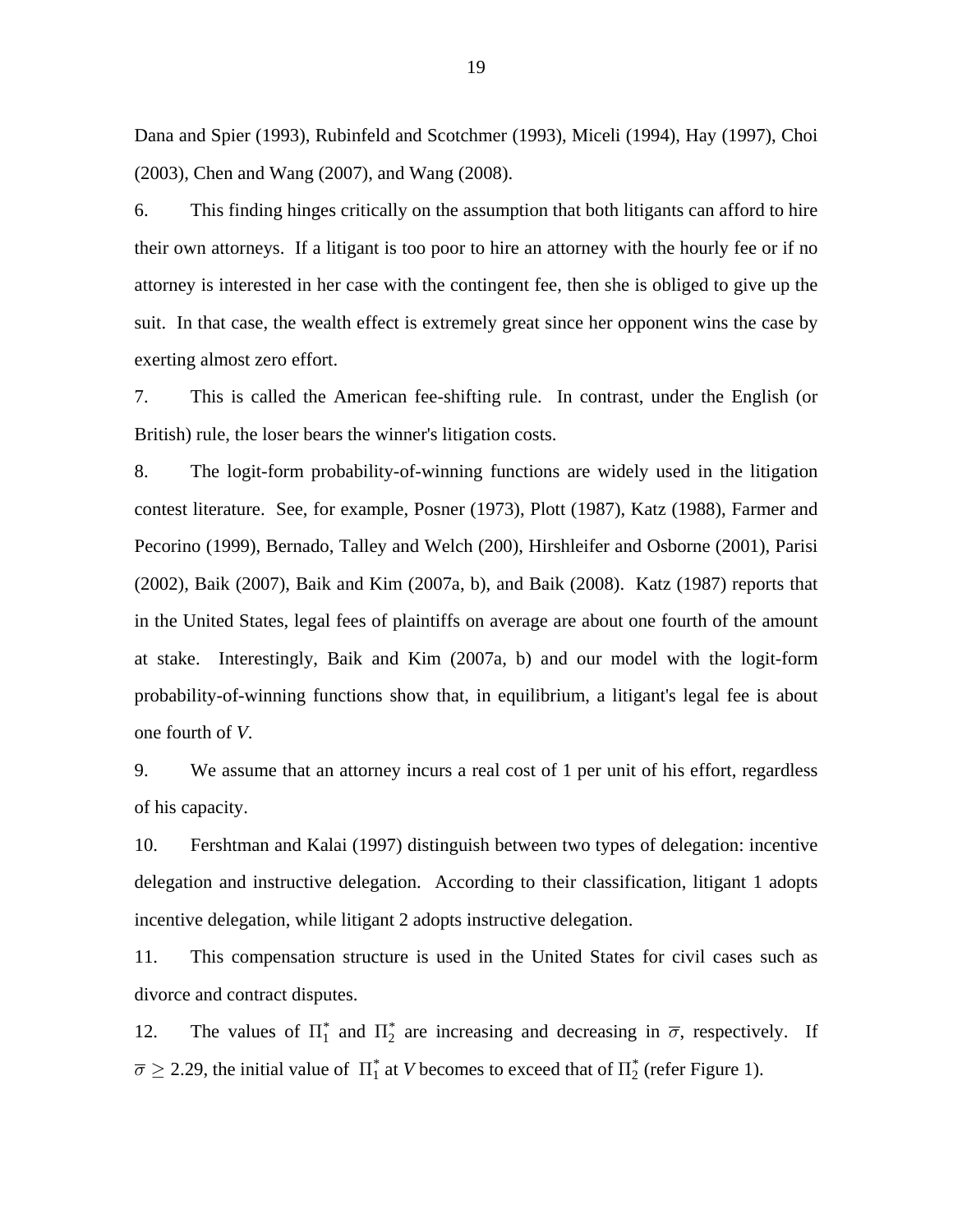13. Throughout the paper, in numerical examples, we set  $\delta = 0.1$ . We may interpret  $\delta$ as a possible overcharge rate. To be specific, attorney *i* could overcharge his hourly-fee by an amount of  $\delta x_i$ , exploiting his informational advantage on  $x_i$ . Interestingly, Kritzer (1990, pp. 135-61) reports that, on average, hourly-fee attorneys spent 49.5 hours and contingent-fee attorneys 45.7 hours in civil litigation in the United States. If we interpret the difference in hours spent as the overcharge, then  $\delta = (49.5 - 45.7)/45.7 = 0.08$ , which is close to 0.1.

14. It is not clear whether  $\alpha$  in reality is increasing or decreasing in V. We, thus, assume its independence here for simplicity.

15. In Proposition 2 and Corollary 1, and Figures 3, 4, 5 and 6, we use V instead of  $\overline{\sigma}/s$ , though we obtain the results by substituting  $\overline{\sigma}/s$  for V. This is possible because both the independent and dependent variables in Proposition 2 and Corollary 1 include  $\overline{\sigma}/s$  and thus, we re-substitute V for  $\overline{\sigma}/s$ .

16. A natural question is then, unlike litigant 1, why litigant 2 sticks to the hourly-fee scheme even when the contingent-fee scheme looks more lucrative. One possible explanation is that in a repeated game, the hourly-fee scheme could bring a litigant more payoffs than the contingent-fee scheme. Note that our model is a one-shot game. In the real world, a corporate defendant, e.g. an auto insurance company as a liability insurer, is involved in many similar litigations over time. Thus, the corporate defendant as a repeat litigant can easily acquire the "know-how" of keeping attorneys under the hourly fee, whereas the individual plaintiff as an one-shotter may not.

17. The companies settled separately with the four remaining states (Florida, Minnesota, Mississippi, and Texas). See Sloan, Trogdon and Mathews (2005) who provide a succinct review of the recent wave of tobacco litigation.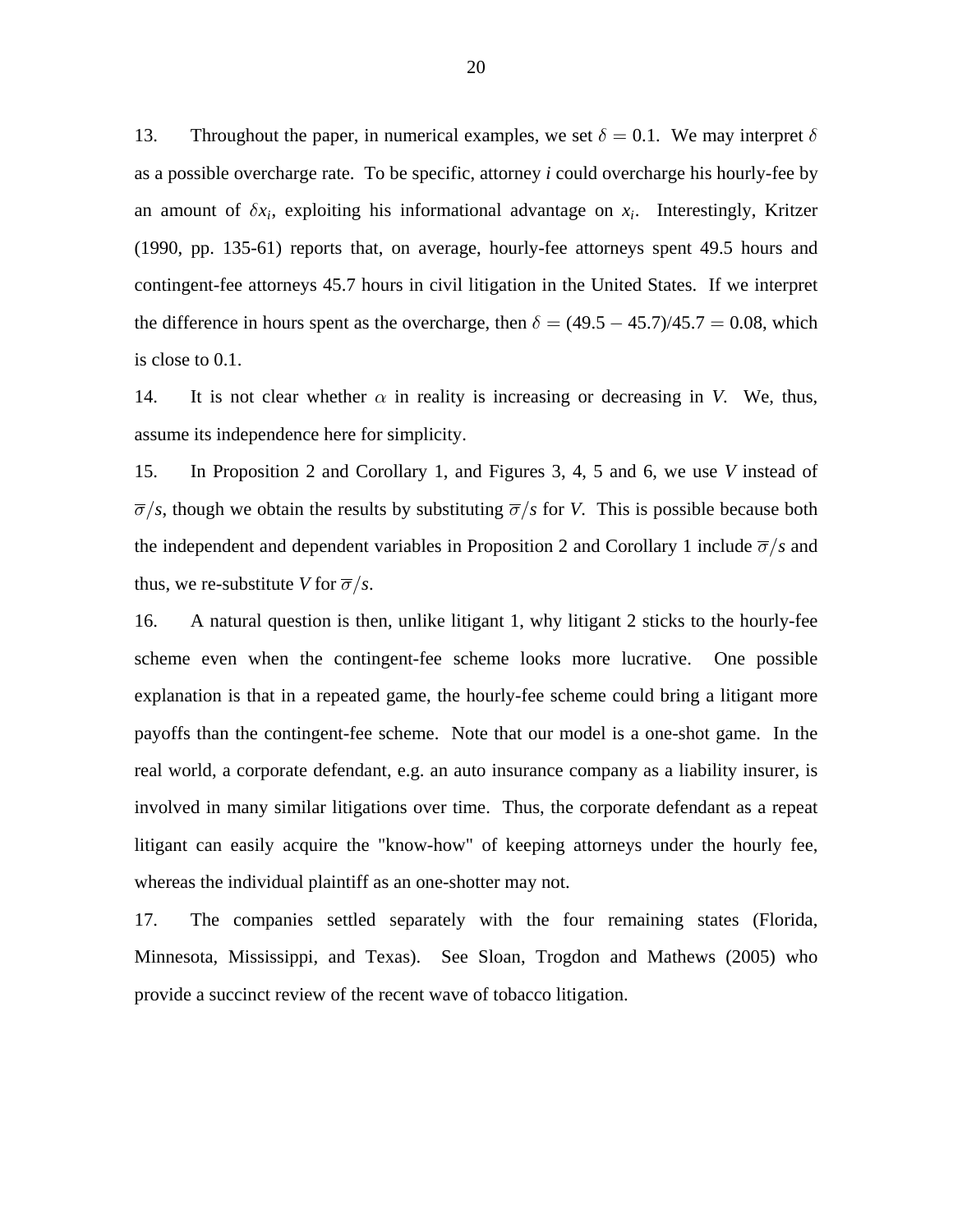# **References**

- Baik, Kyung Hwan. "Equilibrium Contingent Compensation in Contests with Delegation." , April 2007, 73(4), pp. 986-1002. *Southern Economic Journal*
- Baik, Kyung Hwan. "Attorneys' Compensation in Litigation with Bilateral Delegation." Review of Law and Economics, August 2008, 4(1), pp. 259-89.
- Baik, Kyung Hwan and Kim, In-Gyu. "Delegation in Contests." *European Journal of* , May 1997, 13(2), pp. 281-98. *Political Economy*
- Baik, Kyung Hwan and Kim, In-Gyu. "Contingent Fees versus Legal Expenses Insurance." International Review of Law and Economics, September 2007a, 27(3), pp. 351-61.
- Baik, Kyung Hwan and Kim, In-Gyu. "Strategic Decisions on Lawyers' Compensation in Civil Disputes." *Economic Inquiry*, October 2007b, 45(4), pp. 854-63.
- Bebchuk, Lucian Arye and Guzman, Andrew T. "How Would You Like to Pay for That? The Strategic Effects of Fee Arrangements on Settlement Terms." *Harvard Negotiation Law Review*, Spring 1996, 1(1), pp. 53-63.
- Bernado, Antonio E.; Talley, Eric and Welch, Ivo. "A Theory of Legal Presumptions." Journal of Law, Economics, & Organization, April 2000, 16(1), pp. 1-49.
- Chen, Kong-Pin and Wang, Jue-Shyan. "Fee-Shifting Rules in Litigation with Contingency Fees." Journal of Law, *Economics, & Organization*, October 2007, 23(3), pp. 519- 46.
- Choi, Albert. "Allocating Settlement Authority under a Contingent-Fee Arrangement."  *Journal of Legal Studies*, June 2003, 32(2), pp. 585-610.
- Dana, James D. and Spier, Kathryn E. "Expertise and Contingent Fees: The Role of Asymmetric Information in Attorney Compensation." *Journal of Law, Economics, & Organization*, October 1993, 9(2), pp. 349-67.
- Danzon, Patricia M. "Contingent Fees for Personal Injury Litigation." *Bell Journal of Economics*, Spring 1983, 14(1), pp. 213-24.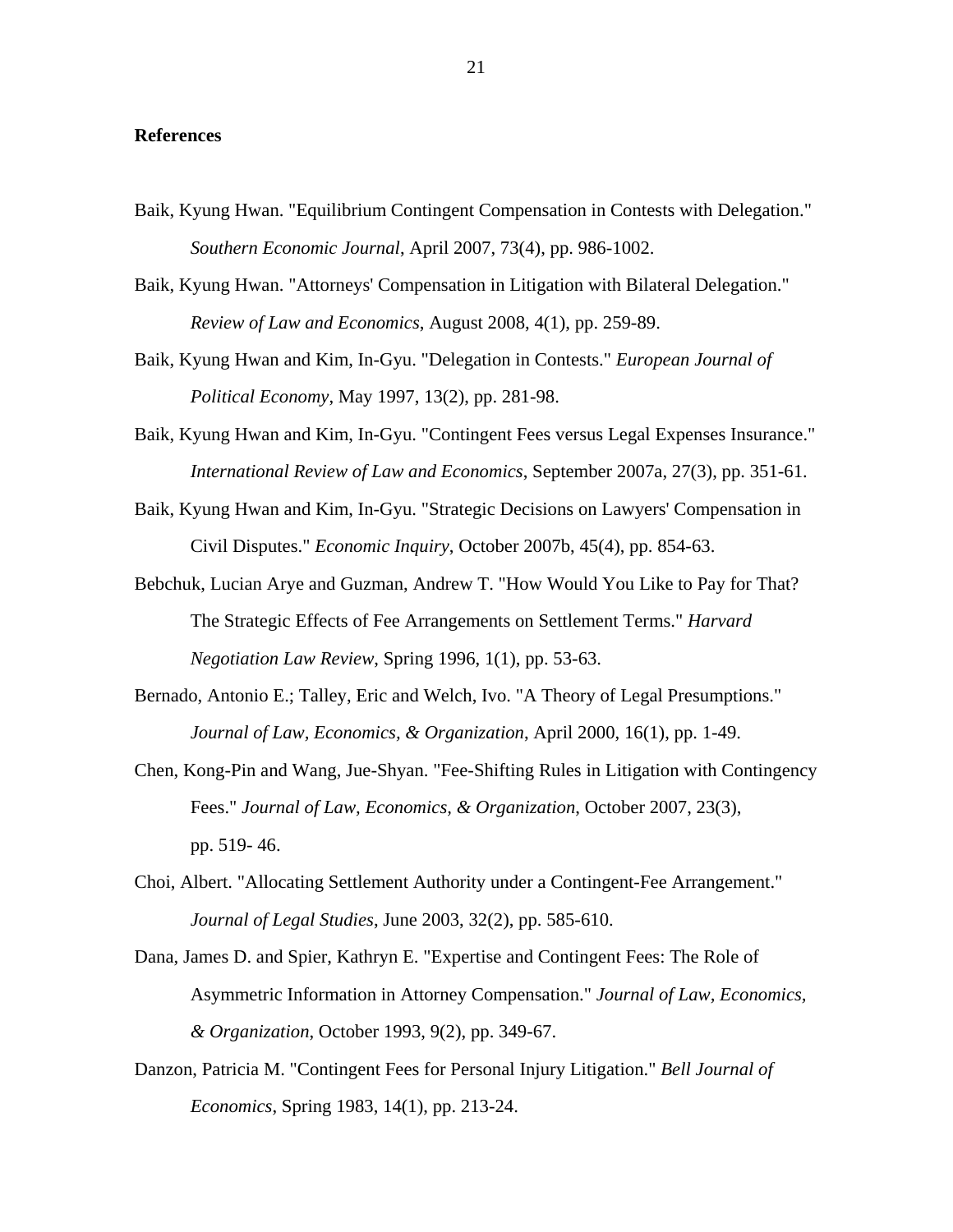- Emons, Winand. "Conditional versus Contingent Fees." Oxford Economic Papers, January 2007, 59(1), pp. 89-101.
- Farmer, Amy and Pecorino, Paul. "Legal Expenditure as a Rent-Seeking Game." , September 1999, 100(3/4), pp. 271-88. *Public Choice*
- Fershtman, Chaim and Kalai, Ehud. "Unobserved Delegation." *International Economic Review*, November 1997, 38(4), pp. 763-74.
- Galanter, Marc. "Why the "Haves" Come out Ahead: Speculations on the Limits of Legal Change." *Law & Society Review*, Fall 1974, 9(3), pp. 95-160.
- Hay, Bruce. "Optimal Contingent Fees in a World of Settlement." *Journal of Legal Studies*, January 1997, 26(1), pp. 259-78.
- Hirshleifer, Jack and Osborne, Evan. "Truth, Effort, and the Legal Battle." *Public Choice*, July 2001, 108(1/2), pp. 169-95.
- Hunt, Darnell M. *O.J. Simpson Facts and Fictions: News Ritual in the Construction of Reality*. Cambridge: Cambridge University Press, 1999.
- Katz, Avery. "Measuring the Demand for Litigation: Is the English Rule Really Cheaper?" Journal of Law, Economics, & Organization, Fall 1987, 3(2), pp. 143-76.
- Katz, Avery. "Judicial Decisionmaking and Litigation Expenditure." *International Review of Law and Economics*, December 1988, 8(2), pp. 127-43.
- Katz, Michael L. "Observable Contracts as Commitments: Interdependent Contracts and Moral Hazard." *Journal of Economics & Management Strategy*, Fall 2006, 15(3), pp. 685-706.
- Konrad, Kai A.; Peters, Wolfgang and Wärneryd, Karl. "Delegation in First-Price All-Pay Auctions." Managerial and Decision Economics, July/August 2004, 25(5), pp. 283-90.
- Kritzer, Herbert M. The Justice Broker: Lawyers and Ordinary Litigation. Oxford: Oxford University Press, 1990.

Miceli, Thomas J. "Do Contingent Fees Promote Excessive Litigation?" *Journal of Legal*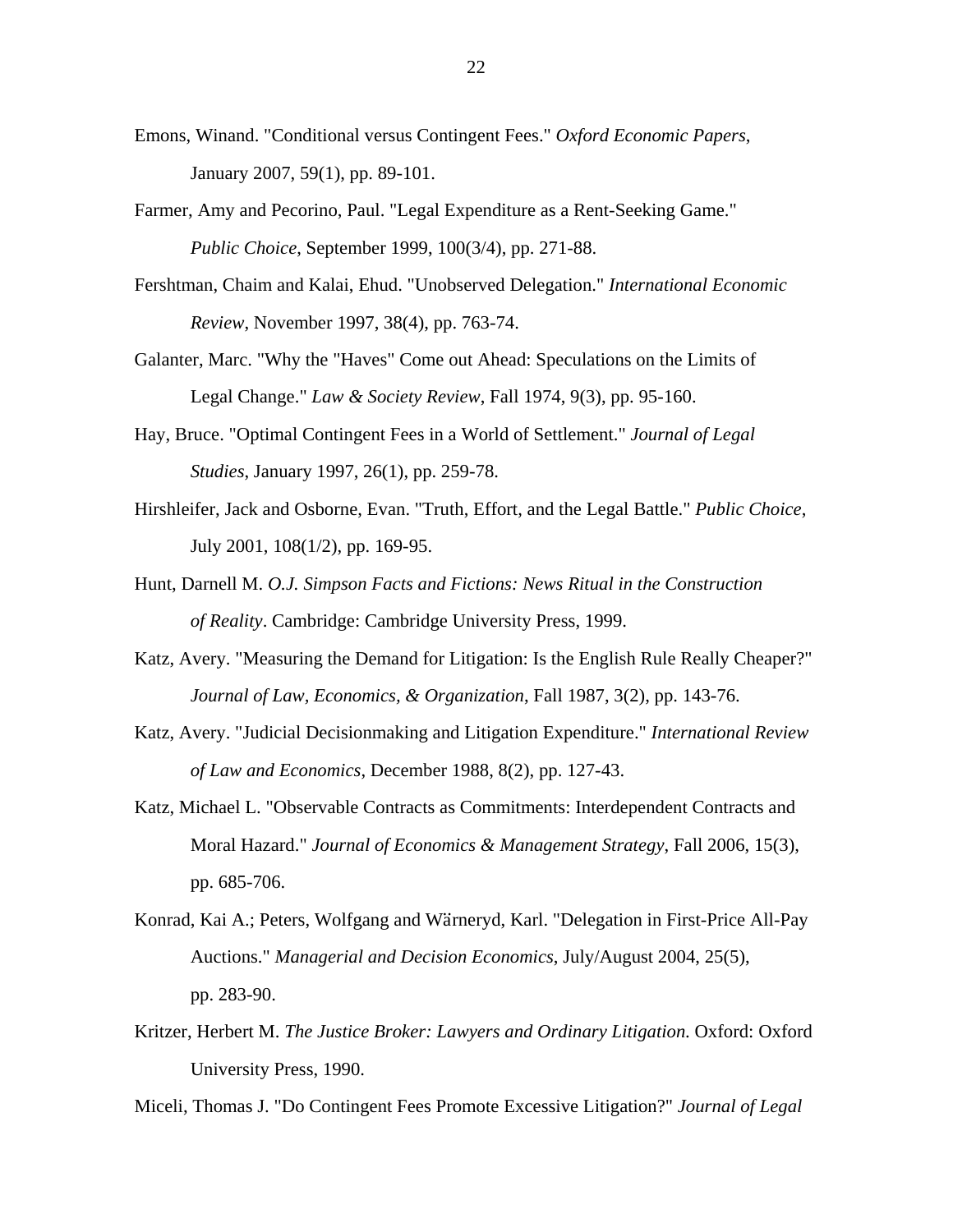*Studies*, January 1994, 23(1), pp. 211-24.

- Parisi, Francesco. "Rent-Seeking Through Litigation: Adversarial and Inquisitorial Systems Compared." *International Review of Law and Economics*, August 2002, 22(2), pp. 193-216.
- Plott, Charles R. "Legal Fees: A Comparison of the American and English Rules." *Journal of Law, Economics, & Organization*, Fall 1987, 3(2), pp. 185-92.
- Posner, Richard A. "An Economic Approach to Legal Procedure and Judicial Administration." *Journal of Legal Studies*, June 1973, 2(2), pp. 399-458.
- Rubinfeld, Daniel L. and Scotchmer, Suzanne. "Contingent Fees for Attorneys: An Economic Analysis." *Rand Journal of Economics*, Autumn 1993, 24(3), pp. 343-56.
- Sloan, Frank A.; Trogdon, Justin G. and Mathews, Carrie A. "Litigation and the Value of Tobacco Companies." *Journal of Health Economics*, May 2005, 24(3), pp. 427-47.
- Songer, Donald R.; Sheehan, Reginald S. and Haire, Susan Brodie. "Do the "Haves" Come out Ahead over Time? Applying Galanter's Framework to Decisions of the U.S. Courts of Appeals, 1925-1988." Law & Society Review, December 1999, 33(4), pp. 811-32.

Wang, Susheng. "The Optimality of Contingent Fees in the Agency Problem of Litigation."

, March 2008, 28(1), pp. 23-31. *International Review of Law and Economics*

- Wärneryd, Karl. "In Defense of Lawyers: Moral Hazard as an Aid to Cooperation." *Games and Economic Behavior*, October 2000, 33(1), pp. 145-58.
- Wheeler, Stanton; Cartwright, Bliss; Kagan, Robert A. and Friedman, Lawrence M. "Do the "Haves" Come out Ahead? Winning and Losing in State Supreme Courts, 1870- 1970." *Law & Society Review*, September 1987, 21(3), pp. 403-45.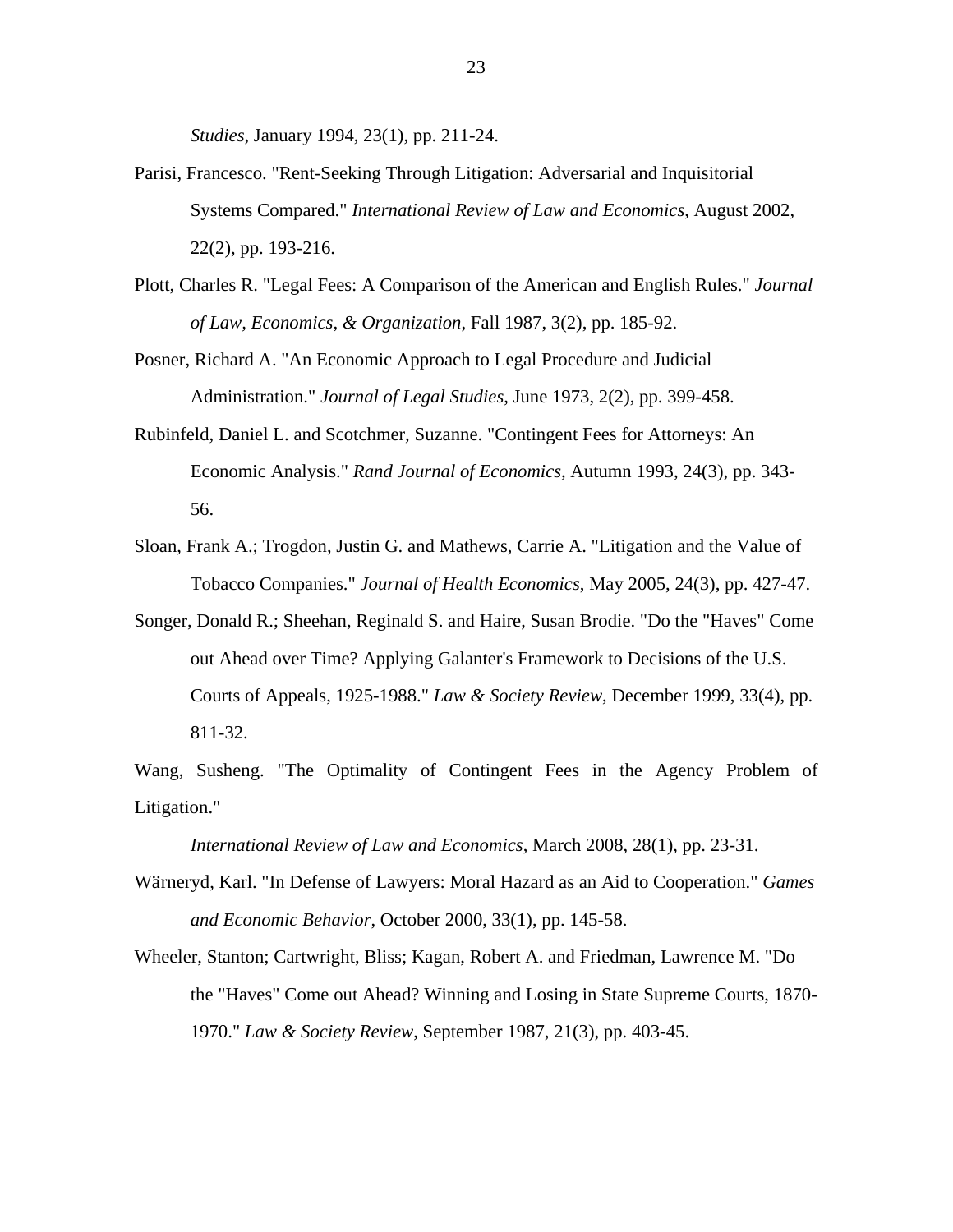

**Figure 1.** The wealth effects on  $\prod_{i=1}^{n}$  in the contingent-fee model when  $\overline{\sigma} = 2$ .



**Figure 2.** The wealth effects on  $\hat{\Pi}_i^*$  in the hourly-fee model when  $\overline{\sigma} = 2$ .  $\frac{1}{i}$  in the hourly-fee model when  $\overline{\sigma} =$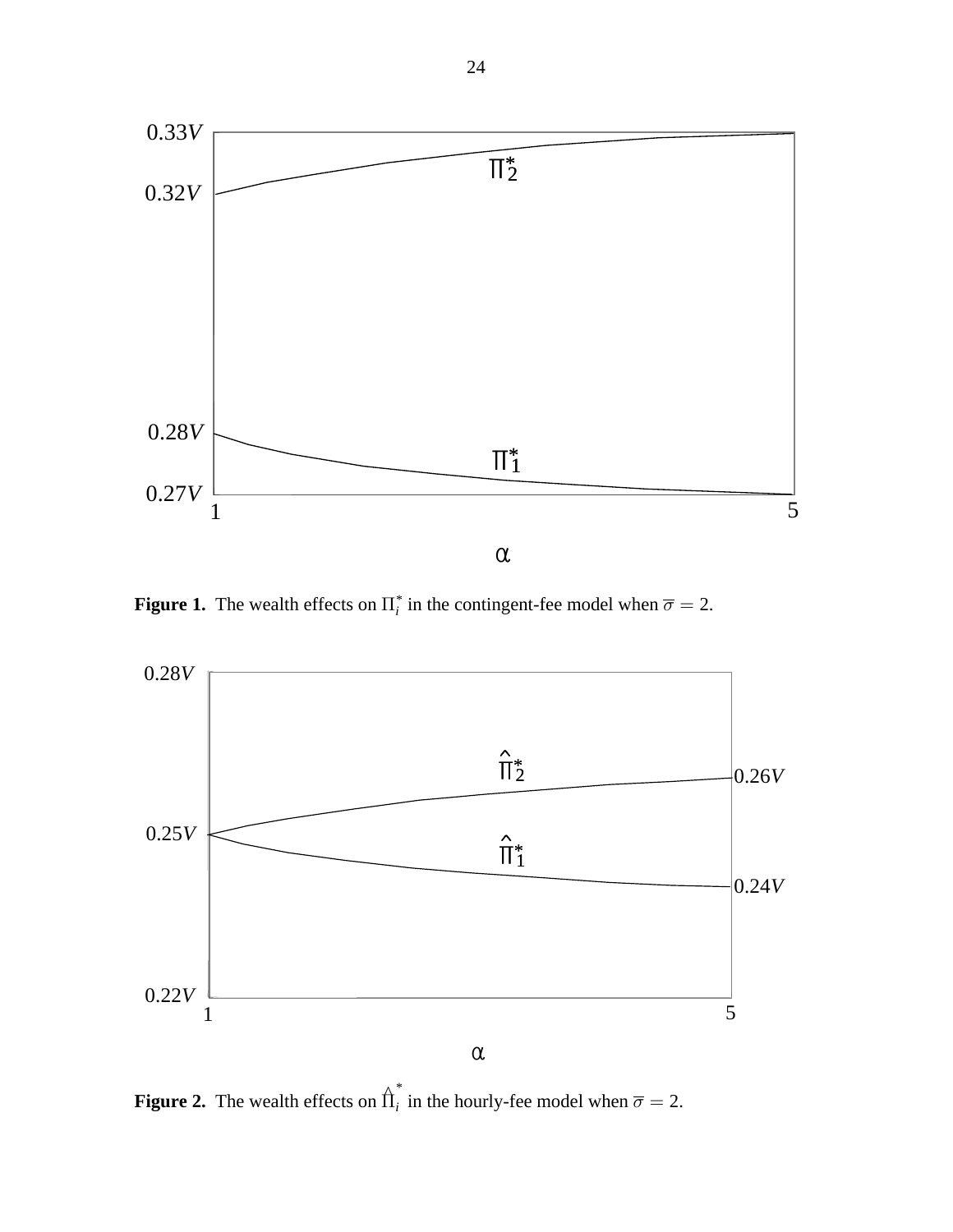

**Figure 3.** A reversal of effort levels in the contingent-fee model when  $\alpha = 2$ .



**Figure 4.** A reversal of attorney 1's effort levels in the two models when  $\alpha = 1$ .